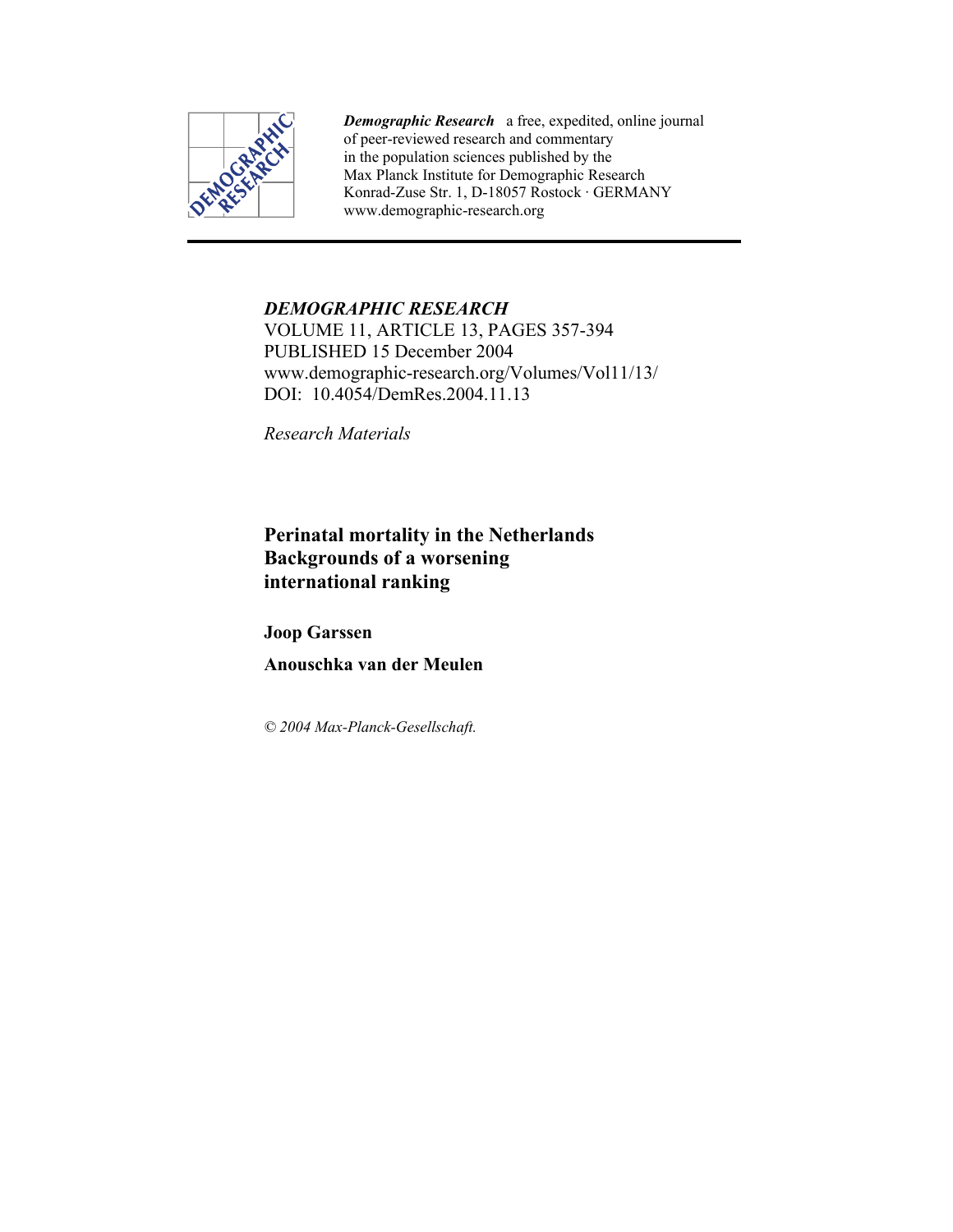# **Table of Contents**

| 1              | Introduction                                         | 359 |
|----------------|------------------------------------------------------|-----|
| $\overline{2}$ | Sources and limitations                              | 361 |
| 3              | Risk factors and their effect on perinatal mortality | 365 |
| 3.1            | Age, marital status and pregnancy history            | 366 |
| 3.2            | Socio-economic status and ethnic origin              | 372 |
| 3.3            | Multiple births                                      | 375 |
| 3.4            | Baby's sex                                           | 378 |
| 3.5            | Pregnancy duration                                   | 380 |
| 3.6            | Other risk factors                                   | 382 |
| $\overline{4}$ | Conclusions and discussion                           | 385 |
| 5              | Acknowledgements                                     | 387 |
|                | References                                           | 388 |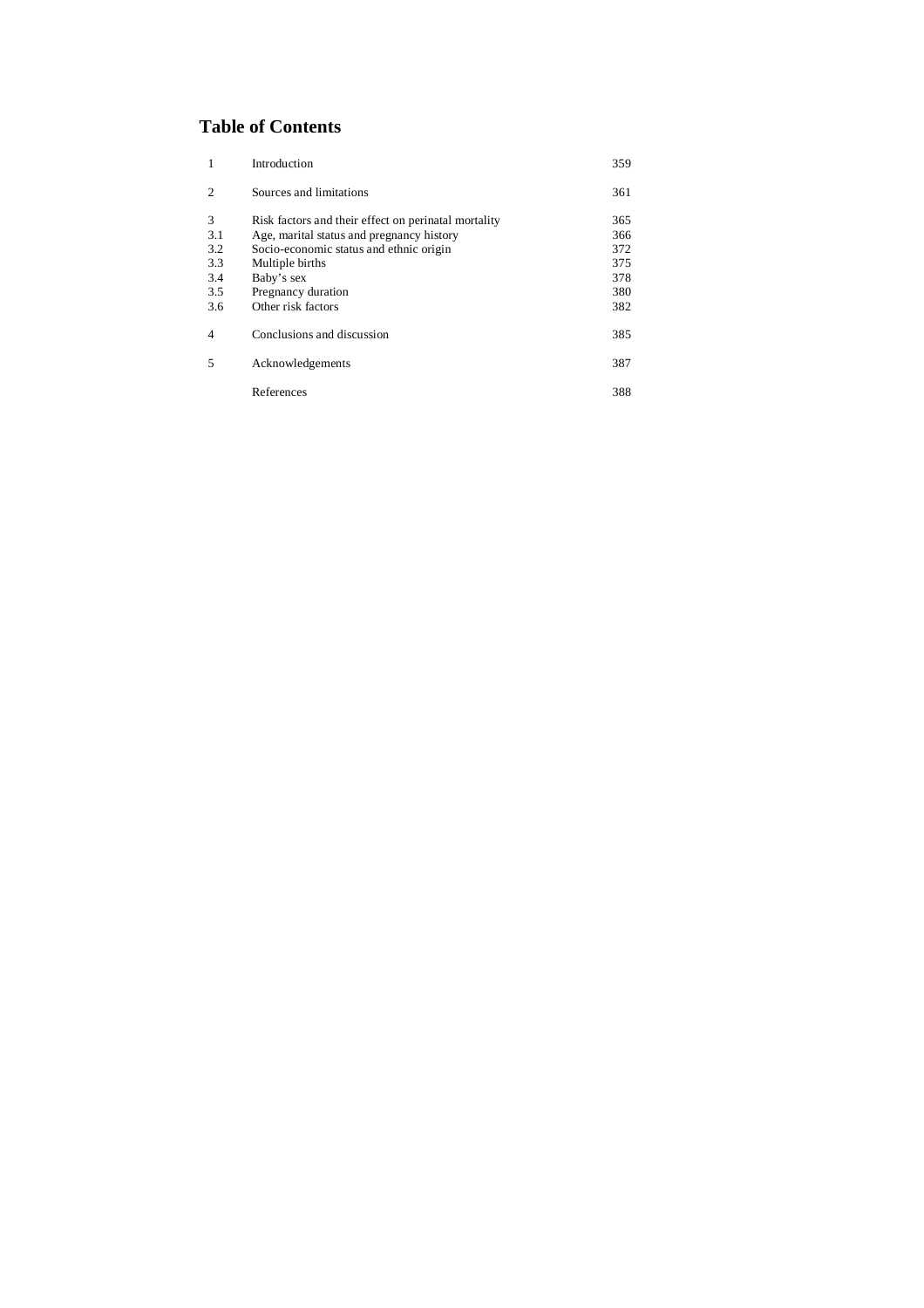*Research Materials* 

## **Perinatal mortality in the Netherlands Backgrounds of a worsening international ranking**

**Joop Garssen <sup>1</sup>**

### **Anouschka van der Meulen <sup>2</sup>**

### **Abstract**

Perinatal mortality rates have dropped sharply in the past few decades, in the Netherlands as well as in all other European countries. However, as the decrease has generally slowed down since the 1980s, the Netherlands has lost its prominent position in the international ranking of countries with favourable perinatal mortality rates. This lower ranking is not only the result of the dialectics of progress, but also the consequence of a relatively restrained use of antenatal diagnostics. In addition, the Netherlands is among the European countries scoring highest on a number of important risk factors. This article examines the effect on perinatal mortality rates of known risk factors, in particular the presence of non-western foreigners, multiple births and older mothers. With respect to the latter factor, it is concluded that children of older mothers run a significantly higher risk of foetal mortality, whereas babies of young mothers (including women in their early twenties) run a higher risk of infant mortality. For babies of non-western mothers, infant mortality rates are higher, although there are substantial differences between ethnic backgrounds. First week mortality is most unfavourable for Surinamese and Antillean/Aruban children, and post-neonatal mortality is highest among Turkish and Moroccan babies. The fact that relatively many non-western foreigners from countries with relatively high risks of perinatal mortality have settled in the Netherlands, is one of the reasons for the fall in the international ranking. Lastly, the increase in the number of multiple births has been stronger in the Netherlands than in most other countries. The higher incidence of assisted reproduction explains most of this increase.

\_\_\_\_\_\_\_\_\_\_\_\_\_\_\_\_\_\_\_\_\_\_\_\_\_\_\_\_

<sup>1</sup> Statistics Netherlands, P.O. Box 4000, 2270JM Voorburg, The Netherlands, email: jgsn@cbs.nl

 $\overline{2}$ Statistics Netherlands, The Netherlands, email: amln@cbs.nl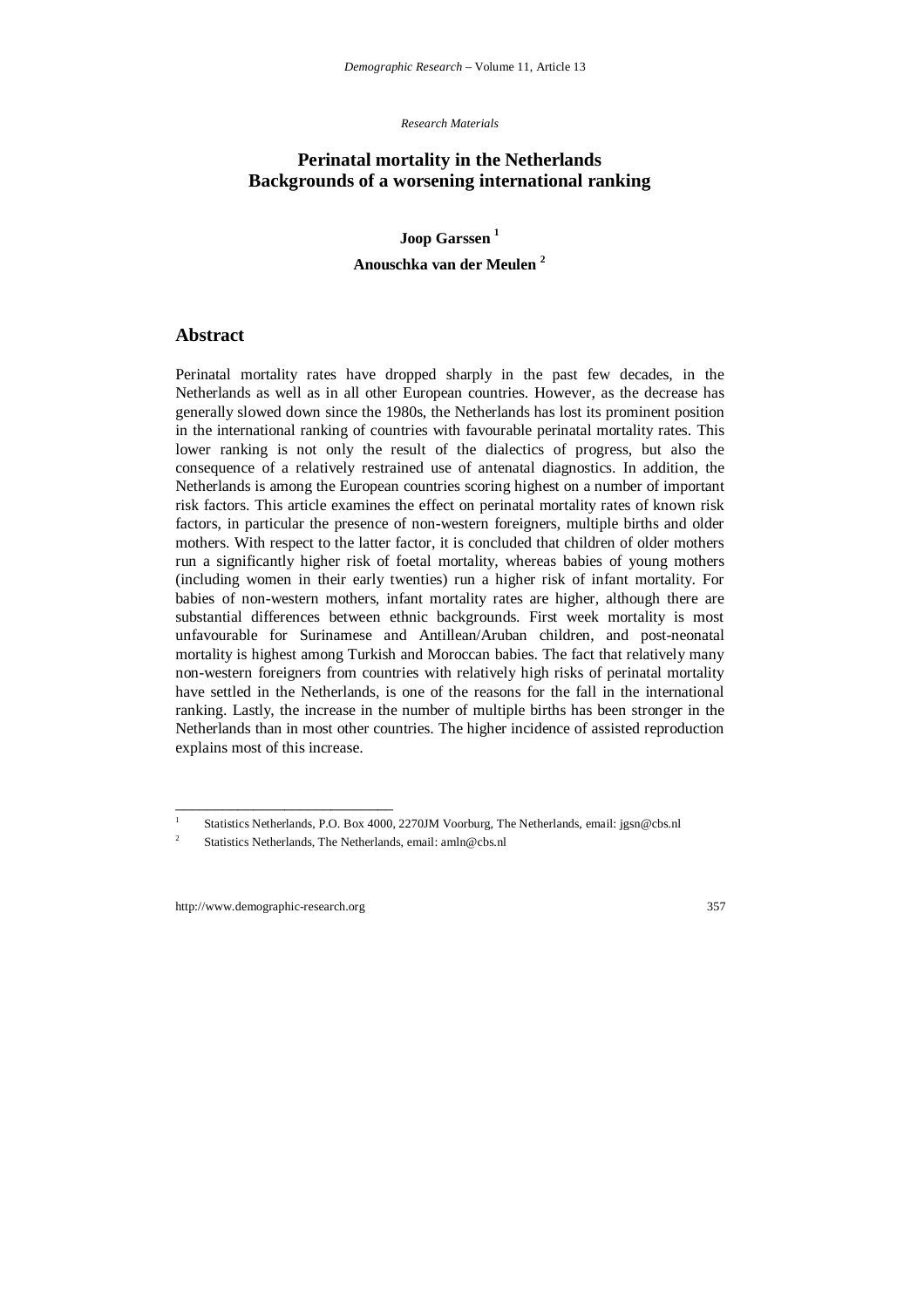# **Perinatal mortality**

Mortality in the period around birth, or perinatal mortality, is defined here as the sum of late foetal mortality (stillbirth) after a pregnancy duration of at least 24 weeks, and mortality in the first week after birth (the first 168 hours; early neonatal mortality). Perinatal mortality in a certain period is calculated per thousand live and stillborn babies in that period.

For infant mortality the usual definition is applied: the number of live born babies who die before their first birthday, per thousand live births.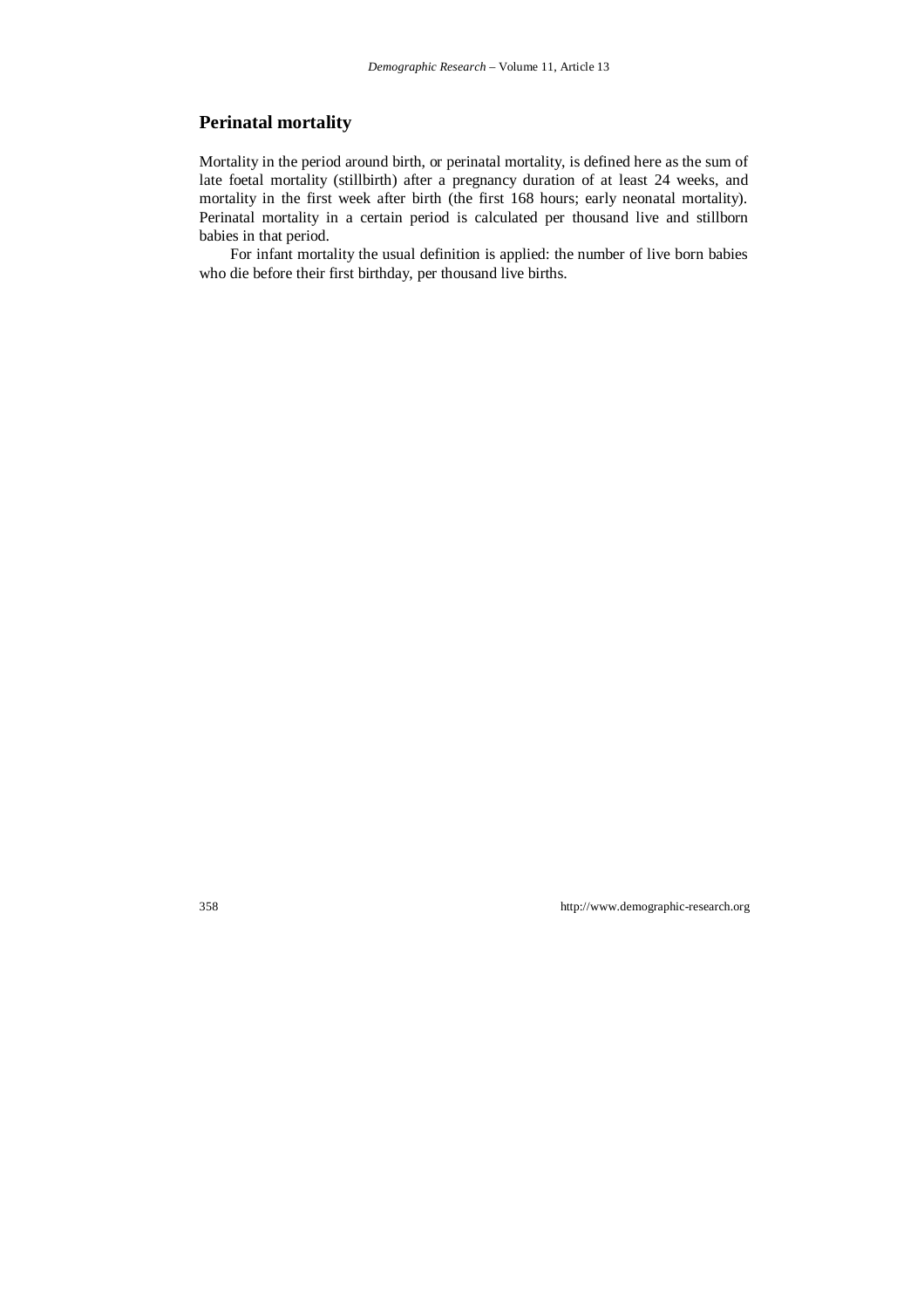## **1. Introduction**

At the end of 2003 the publication of perinatal mortality rates for a number of European countries gave rise to some commotion in the media and among policymakers in the Netherlands. The Peristat project, financed by the European Commission and published in November 2003, suggested that the Netherlands compared unfavourably with other European countries, in particular with respect to perinatal mortality. This drop in status - from being one of the leading countries to one bringing up the rear - dominated the reports on the Peristat project, and prompted the relevant authorities to put the information into perspective. Just as in other European countries, perinatal mortality in the Netherlands has dropped sharply in recent decades. This means the differences between the countries have become so small that they are much less significant than they used to be, and are relatively sensitive to other, not necessarily unfavourable, factors. Policies in the area of medical treatment of newborn babies, for example, play a part for extremely premature babies: Dutch doctors are more likely than their European colleagues to refrain from treating newborns if their prospects are unfavourable (De Leeuw et al., 2000). And in spite of all the efforts by the Peristat team, the comparability of the various national registrations also affects the conclusions. Lastly, it is not true that the Dutch situation has deteriorated in absolute terms; it is only less favourable in comparison with other European countries. Infant mortality and perinatal mortality have been stable in the Netherlands for a number of years now, at just over 5 and nearly 8 per thousand respectively. An overview of foetal and early neonatal mortality rates according to the Peristat-study is given in table 1. The foetal mortality rates in this table are calculated for all births at or after 28 weeks of gestation.

It should be mentioned here that at the time the Peristat results were published it was already known that the Netherlands was no longer leading the field where perinatal mortality is concerned; Köhler (2003), among others, had pointed this out. Much earlier publications (e.g. Hoogendoorn, 1986; Mackenbach, 1992) pointed to the levelling out of the decrease in perinatal mortality in the 1980s. In their comparative analysis for the 15 EU-countries, Achterberg and Kramers (2001) established that the Netherlands had fallen from fourth to eleventh place in the perinatal mortality rankings in the period 1960-1996. In the rankings for infant mortality the fall was comparable, from second to tenth place, but less worrying in absolute terms.

The large differences in early mortality between European countries have disappeared as the decrease in mortality which occurred in all countries was relatively stronger in those (in southern Europe) which used to lag behind (Van Hoorn and De Beer, 1998). As late as the 1990s, the increase in life expectancy in the Netherlands was a result of decreasing mortality rates among infants and young children, rather than lower mortality rates at higher ages (Tas, 2001).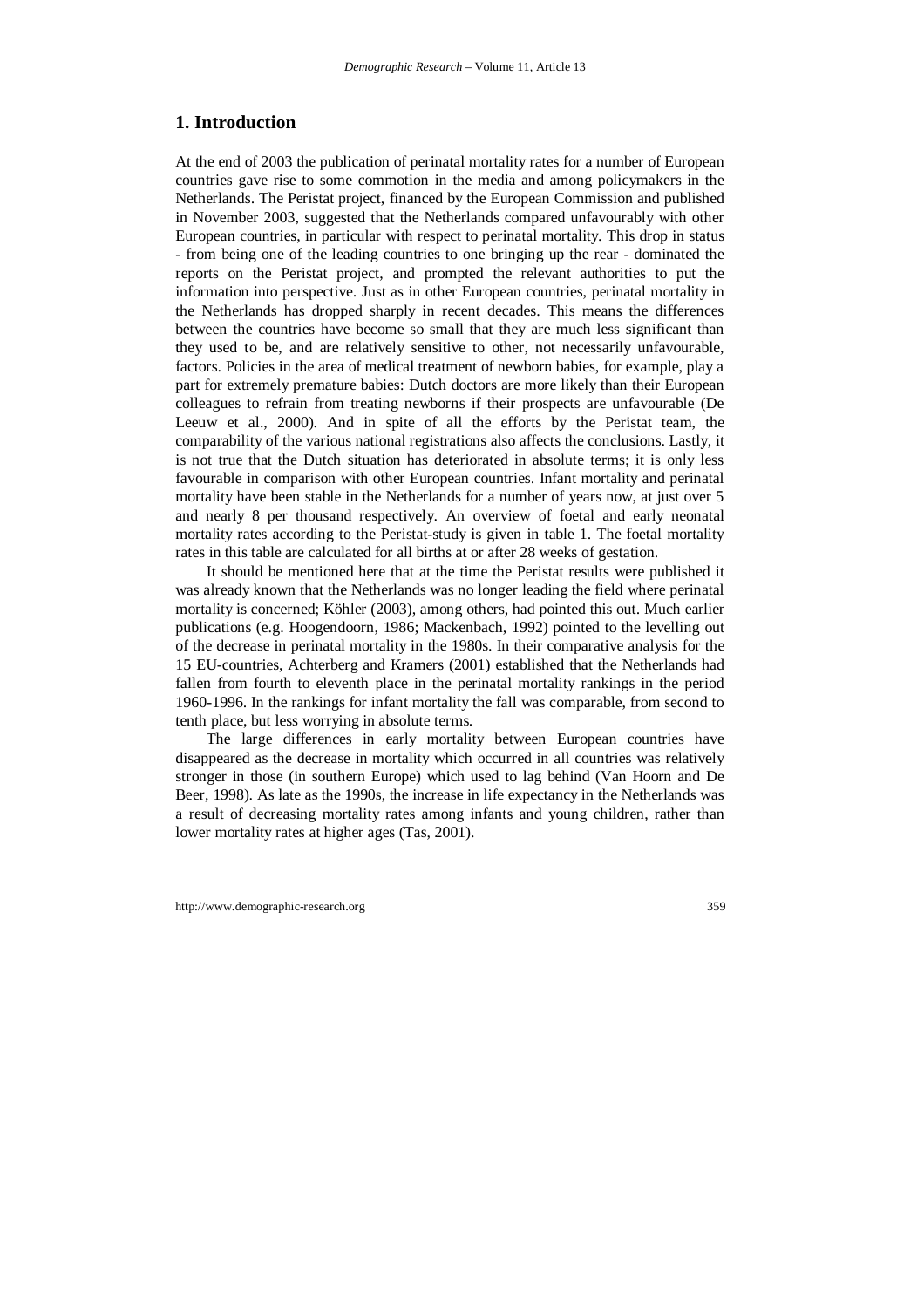However, the developments in the international ranking are not only the consequence of the dialectics of progress. Countries such as Sweden and Finland, which had very favourable perinatal mortality rates forty years ago, are still among the countries with the lowest rates. Indeed studies of individual cases of death in various European countries in the period 1993-1998 have shown that developments in perinatal mortality are related to suboptimal care before, during and after childbirth. Four out of ten deaths are supposedly attributable to inadequate care (Richardus et al., 2003). In the Netherlands, this has partly to do with the fact that not all the possibilities afforded by antenatal diagnostics are used, which means that fewer foetuses with serious defects are aborted than in other countries. This results in more deaths shortly before or after birth (Van der Pal-De Bruin et al., 2002).

This articles looks into trends in a number of risk factors for perinatal mortality, making use of Statistics Netherlands' population and cause of death statistics. The cause of death statistics are based on paper forms. In the case of stillbirth, these cannot be verified with the aid of information from the municipal population registration, a procedure that is applied for live born babies who die shortly after birth. This means that there might be some under-registration. For this reason a precise comparison of the data presented here with those of the Peristat study is not possible, the more so as the latter study uses linked registers in which – in view of the lack of unique linking keys – some double counting (i.e. over-registration) is probable. However, the municipal population registration and the cause of death statistics contain a number of variables which provide supplementary information, such as a consistent breakdown by ethnicity. It should be mentioned in advance that the description given in this article should be seen as an indication of trends and differences between, for example, age and ethnic groups, rather than an attempt to calculate a more accurate rate of perinatal mortality.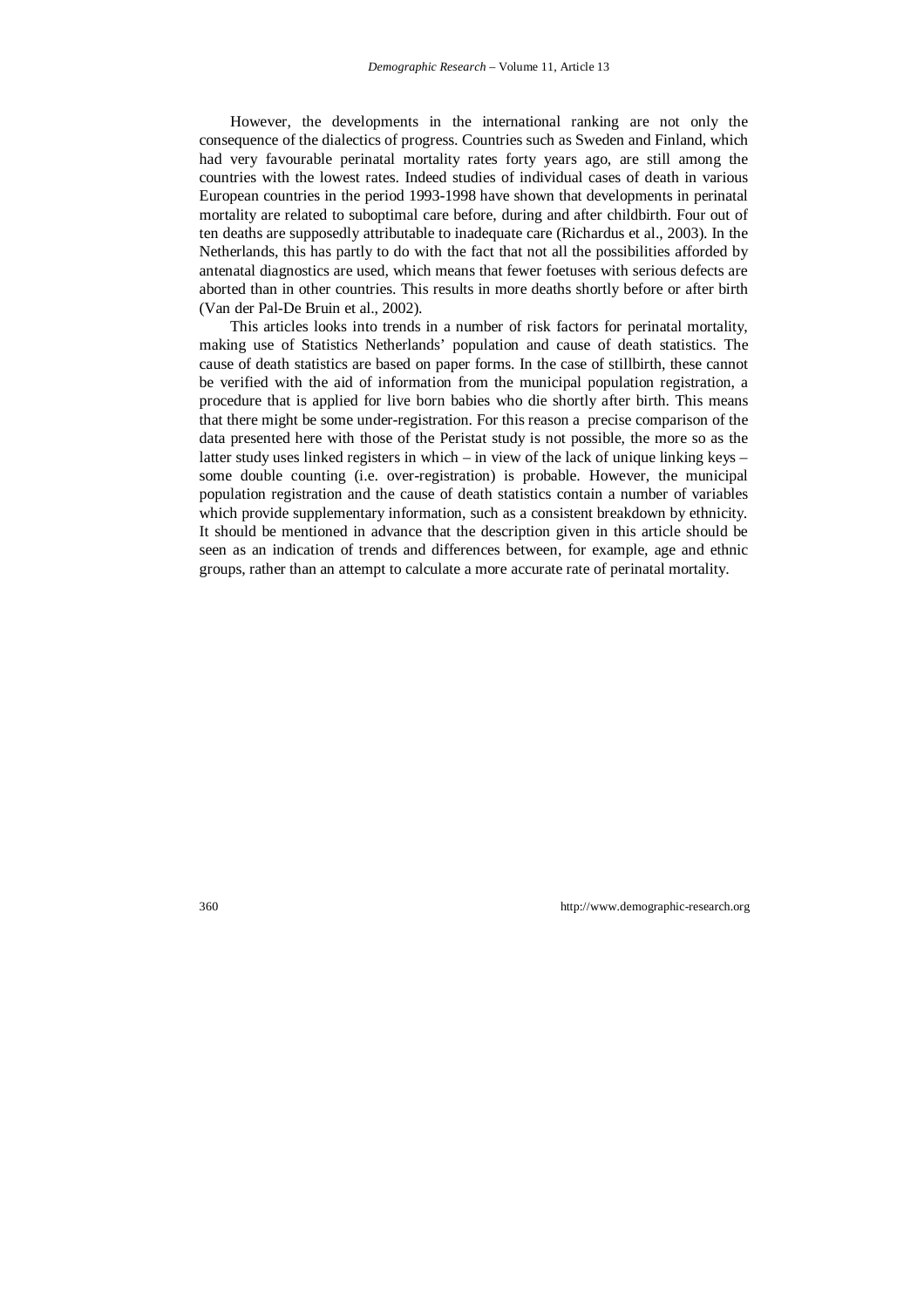|                                      |      | Foetal mortality<br>$(28 + \text{ weeks})$ |             | Early neonatal<br>mortality |             |
|--------------------------------------|------|--------------------------------------------|-------------|-----------------------------|-------------|
|                                      | Year |                                            |             |                             |             |
|                                      |      | Rate                                       | 95% CI      | Rate                        | 95% CI      |
|                                      |      |                                            |             |                             |             |
| Austria                              | 2001 | 2.6                                        | $2.2 - 3.1$ | 2.2                         | $1.9 - 2.6$ |
| Belgium (Flanders)                   | 2000 | 3.2                                        | $2.6 - 3.7$ | 2.2                         | $1.8 - 2.6$ |
| Denmark                              | 2000 | 3.8                                        | $3.3 - 4.3$ | 3.3                         | $2.8 - 3.7$ |
| Finland                              | 2000 | 2.8                                        | $2.2 - 3.3$ | 1.7                         | $1.4 - 2.0$ |
| France                               | 2000 | n.a.                                       |             | 2.1                         | $2.0 - 2.2$ |
| Germany (9 Bundesländer)             | 2000 | 2.9                                        | $2.8 - 3.1$ | n.a.                        |             |
| Greece                               | 1998 | 4.7                                        | $3.5 - 5.9$ | 4.8                         | $3.7 - 6.0$ |
| Ireland                              | 1999 | 4.2                                        | $3.6 - 4.8$ | 3.2                         | $2.7 - 3.7$ |
| Italy                                | 1998 | 3.7                                        | $3.6 - 3.9$ | 2.7                         | $2.6 - 2.8$ |
| Luxembourg                           | 2000 | 4.4                                        | $2.4 - 6.4$ | 1.6                         | $0.6 - 2.6$ |
| The Netherlands                      | 1999 | 4.6                                        | $4.2 - 4.9$ | 3.5                         | $3.3 - 3.8$ |
| Portugal                             | 1999 | 4.3                                        | $3.8 - 4.7$ | 2.5                         | $2.2 - 2.8$ |
| Spain (Madrid, Valencia, País Vasco) | 2000 | n.a.                                       |             | 1.5                         | $1.3 - 1.8$ |
| Sweden                               | 2000 | 3.9                                        | $3.5 - 4.3$ | 1.7                         | $1.4 - 1.9$ |
| England and Wales, UK                | 2000 | n.a.                                       |             | 2.8                         | $2.7 - 2.9$ |
| Northern Ireland, UK                 | 2000 | 3.3                                        | $2.5 - 4.2$ | 2.7                         | $2.0 - 3.4$ |
| Scotland, UK                         | 2000 | 4.0                                        | $3.5 - 4.6$ | 2.9                         | $2.4 - 3.3$ |

| Table 1: |  | Foetal and early neonatal mortality rates according to Peristat-study |  |  |
|----------|--|-----------------------------------------------------------------------|--|--|
|----------|--|-----------------------------------------------------------------------|--|--|

Source: Buitendijk, Zeitlin, Cuttini, Langhoff-Roos and Bottu, 2003

# **2. Sources and limitations**

Both the precise calculation of perinatal mortality (and to a much lesser extent infant mortality) and the construction of an international ranking are strongly determined by the chosen definition and by differences in policy and practice. The perinatal mortality rate can vary by as much as 50 percent, for example, depending on which definition is used, and under-registration of perinatal mortality may amount to as much as 20 percent (Richardus et al., 1998). Although problems related to definitions are less relevant for the study of trends and differences within the Netherlands, a varying level of underregistration can certainly have an effect on the established trends. This underregistration may partly be caused by doctors and midwives not reporting all cases, and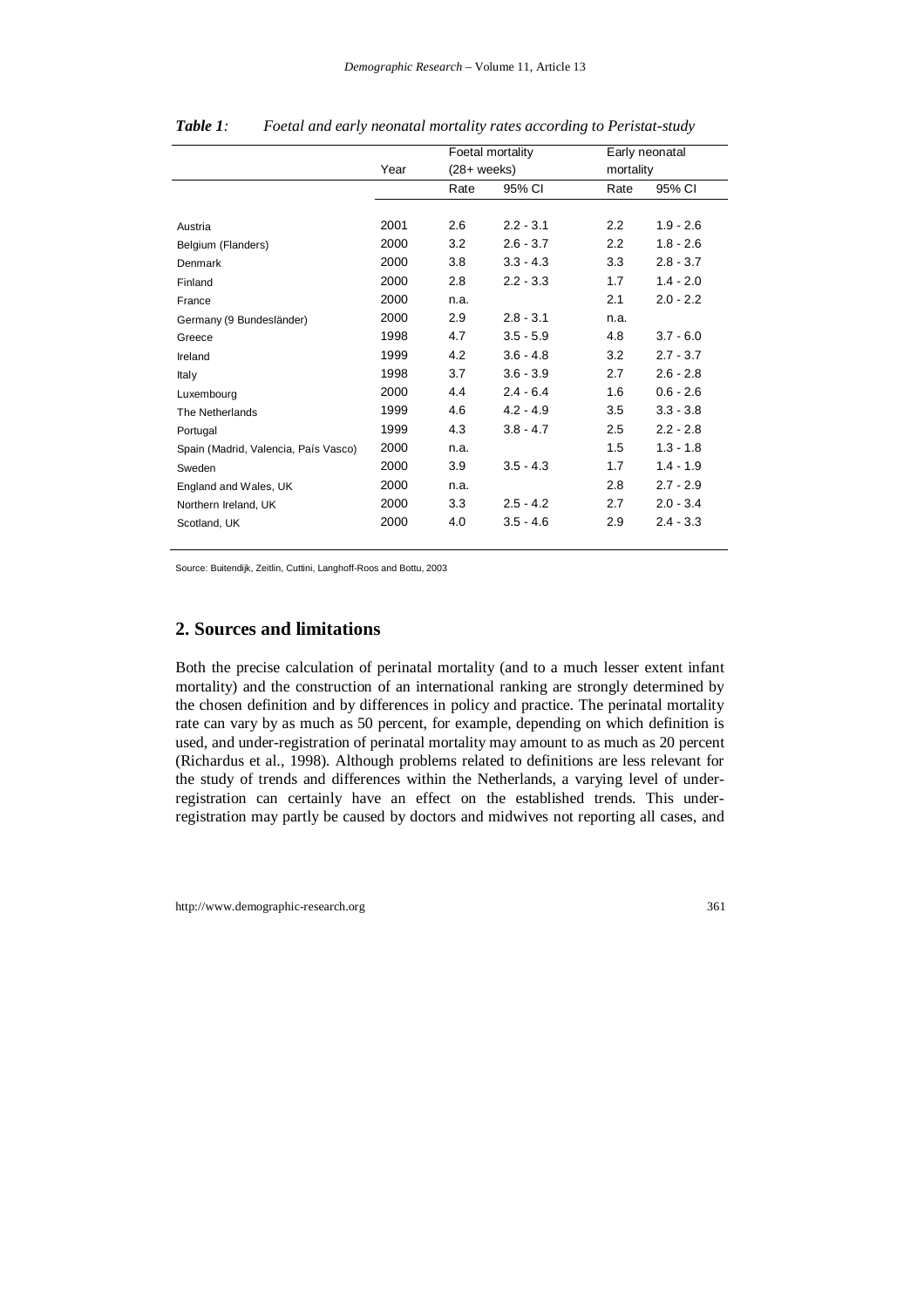partly because the completeness of the information flow from the registration in the municipality of death to Statistics Netherlands cannot be guaranteed.

The first mentioned source of under-registration may occur at different points in time. Doctors and midwives may decide to adjust the duration of pregnancy downwards, in order to spare the parents of a stillborn child the emotional burden and the costs of funeral or cremation if the duration is only just over 24 weeks (Anthony, 2001). According to law, if a foetus dies after a pregnancy of at least 24 weeks, it must be reported as a stillbirth and the municipal registrar must give permission for burial or cremation. This practice is the result of the fact that requirements concerning registration are not rooted in epidemiological research, but are devised by the legislator who attaches a number of consequences to them (Keirse, 1987).

In later stages of pregnancy, too, not all deaths are reported as they should be according to law. A study by Van der Wal et al. (1996) points out that around one tenth of perinatal mortality is attributable to abortion in the third trimester of pregnancy, when antenatal tests have shown serious defects. In one in eight cases no official stillbirth is reported in this stage of pregnancy. Abortion following antenatal screening has, in recent decades, probably had an upward effect on the perinatal mortality rates and a downward effect on infant mortality in recent decades. Finally, deaths of babies immediately after birth are not always recorded as the death of a live born baby (and thus do not result in both a record for birth and a record for death in the municipal population register). This deviation from the guidelines does not have an effect on the perinatal mortality rate, but does result in a slightly lower infant mortality rate.

The second source of under-registration is in the information flow between the municipality where the death occurs and Statistics Netherlands. Unlike mortality of live born babies, which is reported to Statistics Netherlands digitally (via the exchange system of municipal population registers), stillbirths are reported by means of paper forms. Until 1994 the completeness of this information was checked with the aid of mailing lists and death certificate numbers. However, this audit was abolished with the introduction of the digital municipal population register (Kardaun, 2003).

Deaths which occur within 168 hours of birth are included in first-week mortality, and thus also in perinatal mortality. In practice, Statistics Netherlands determines first week mortality on the basis of the number of days between birth and death, ignoring the actual time of death. There is, therefore, a certain inaccuracy around the boundary between perinatal and postneonatal mortality. However, as only 3 percent of first-week mortality occurs on the seventh day after birth, and only some of these deaths will be classified in the wrong category, the effect on the mortality rates concerned will only be small. It has no effect at all on infant mortality rates.

The data used in this article are taken from Statistics Netherlands mortality statistics and cause of death statistics. The mortality statistics are used to determine the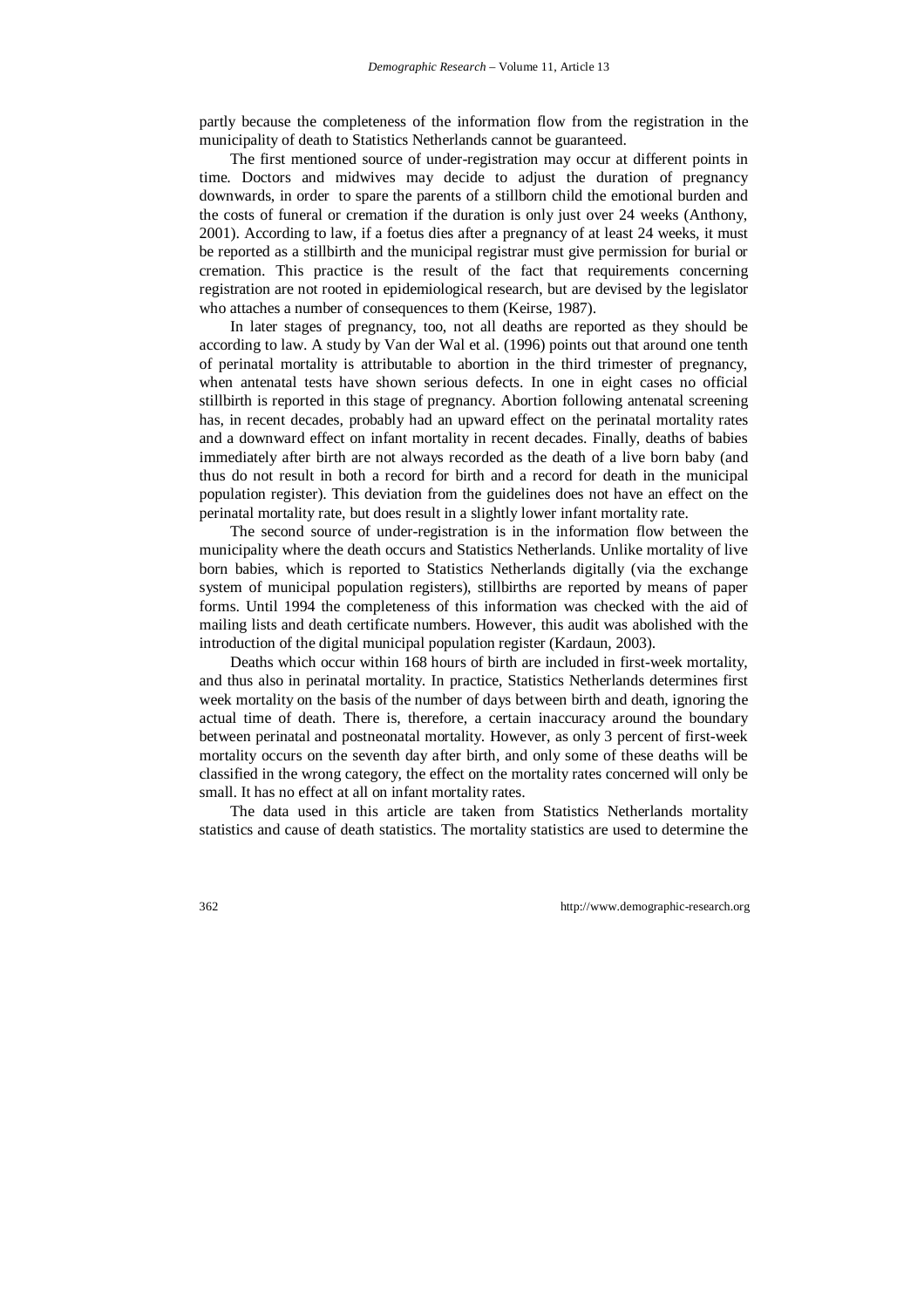level of perinatal mortality and infant mortality, as well as the breakdown into firstweek, neonatal and postneonatal mortality and a number of characteristics of the death. These statistics are based on information which is sent to the population registration via the so-called A-declaration form (declaration of death and/or declaration of stillborn child). The registrar makes up a death certificate and  $-$  if the baby was born alive  $-$  a birth certificate. In the latter case, a baby will be entered into and removed from the population register. This is not done for stillbirths, and for this reason stillbirths are not included in this information flow. The information on stillborn babies is based on a paper information flow, which consists of an enumeration card with details of the mother, (usually) the father and the birth.

To determine perinatal mortality, the B-declaration form (the declaration of the cause of death) is very important. The B-declaration form comprises a module for stillbirths, including details of pregnancy duration (nearly always completed) and cause of death (unknown in 40 percent of cases as the autopsy has yet to take place; Kardaun, 2003). The enumeration card and the B-form are linked by Statistics Netherlands, with municipality, date and death certificate number as linking keys.

The Peristat study, which for the Netherlands was based on figures resulting from linking anonymous register data from the first line (midwives) and the second line (gynaecologists) probably contains some double counts. The figures presented here, on the other hand, probably suffer from a certain extent of under-reporting but are, in spite of this, valuable, among other things because they give insight into differences between ethnic groups. The discrepancies between the two sources are, at any rate, not large: foetal mortality observed by Statistics Netherlands was 6.2 per thousand (after pregnancy duration of at least 24 weeks in the period 1997-2002), while Peristat found a foetal mortality rate of 7.7 per thousand (after pregnancy duration of at least 22 weeks, in 1999; the rate calculated for a pregnancy duration of at least 28 weeks is 4.6 per thousand).

Earlier research (Anthony et al., 2001) based on data for 1995, showed that foetal mortality (after 24 weeks) was 6.37 per thousand according to Statistics Netherlands, compared with 7.71 per thousand according to linked medical registers. Perinatal mortality (for the same pregnancy duration) was 9.44 and 10.68 per thousand respectively, a difference of 12 percent. For earlier years De Galan-Roosen et al. (1997) found a difference of at least 8.1 percent, and Doornbos et al. (1987) established a difference of 14.3 percent.

As the main problem concerning the reliability of the perinatal mortality rate is not at Statistics Netherlands but in the flow of information between the doctor and the population registration (Keirse, 1987), it is not surprising that under-reporting has also been established for other countries, although the studies concerned are somewhat dated. Hertoghe et al. (1987) conclude that in Belgium 14 percent of perinatal mortality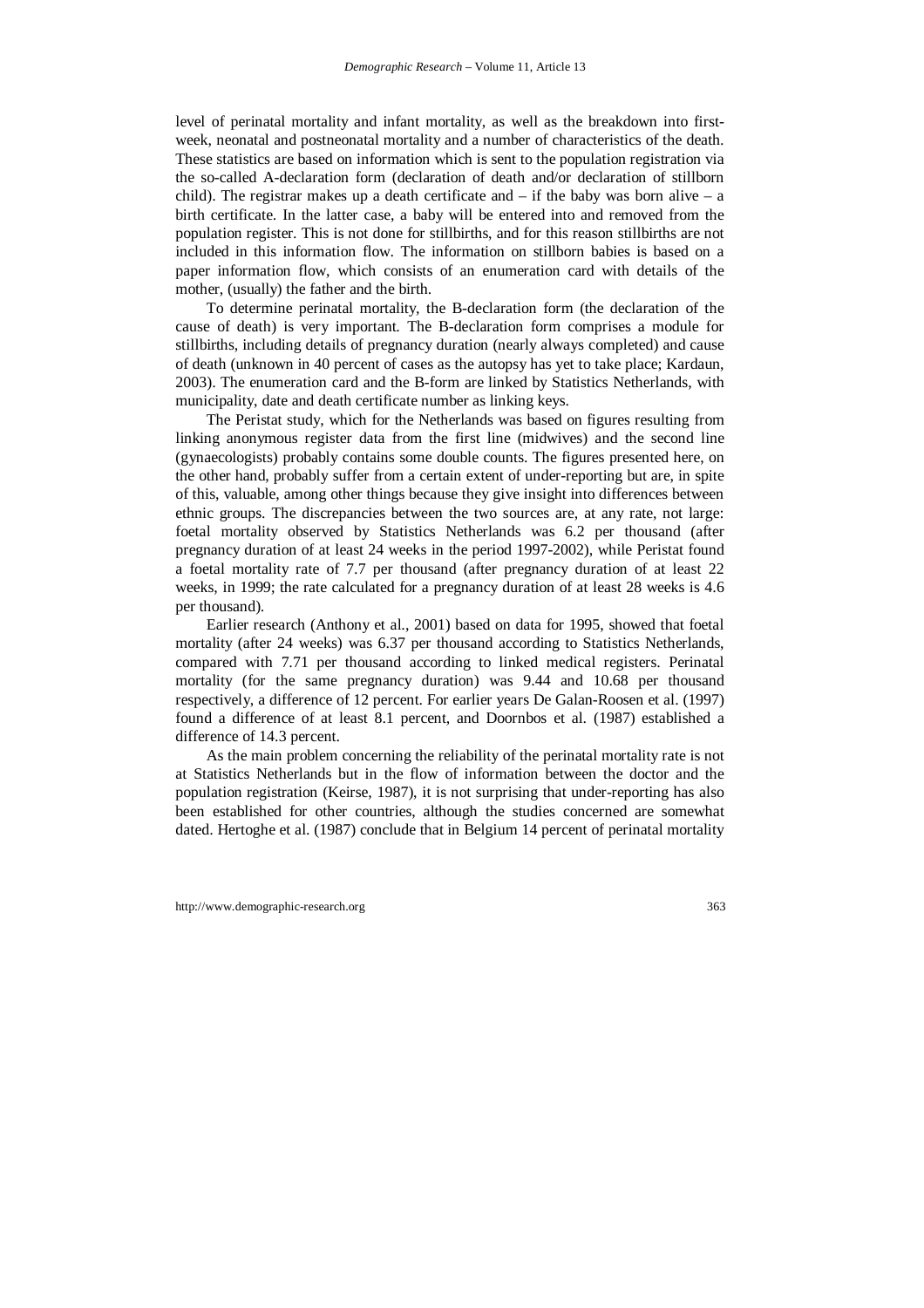is not reported to the population registration. In Ireland this is the case for 10 percent (Scott et al., 1981).



#### *Figure 1: Annual number of perinatal deaths registered by Statistics Netherlands, 1990-2002*

Information on the completeness of statistics on perinatal mortality for more recent years than 1995 is not available, but the development in the number of cases of perinatal mortality since 1995 (Figure 1) does not lead us to believe that an appreciable increase has taken place in the proportion of cases not recorded. This is also the case for foetal mortality, the perinatal mortality component which is most sensitive to incomplete registration. This graph is based on data as published in Statistics Netherlands' StatLine database for a pregnancy duration of at least 28 weeks.

Today, early neonatal deaths account for around 60 percent of infant mortality in the Netherlands, and because this category also accounts for 35 to 40 percent of perinatal mortality there is a considerable overlap between these two indicators. The two are also 'communicating vessels', and a shift in mortality in the first week to a later period in the baby's first year would lead to a fall in perinatal and early neonatal deaths and a rise in neonatal mortality in the second to fourth week and possibly a rise in postneonatal mortality (second to twelfth month). Because the number of extremely premature babies and children with a very low birth weight has increased in recent decades (WBC, 1998), and an increasing proportion of these babies are admitted to neonatal intensive care units, part of perinatal mortality has been said to have shifted to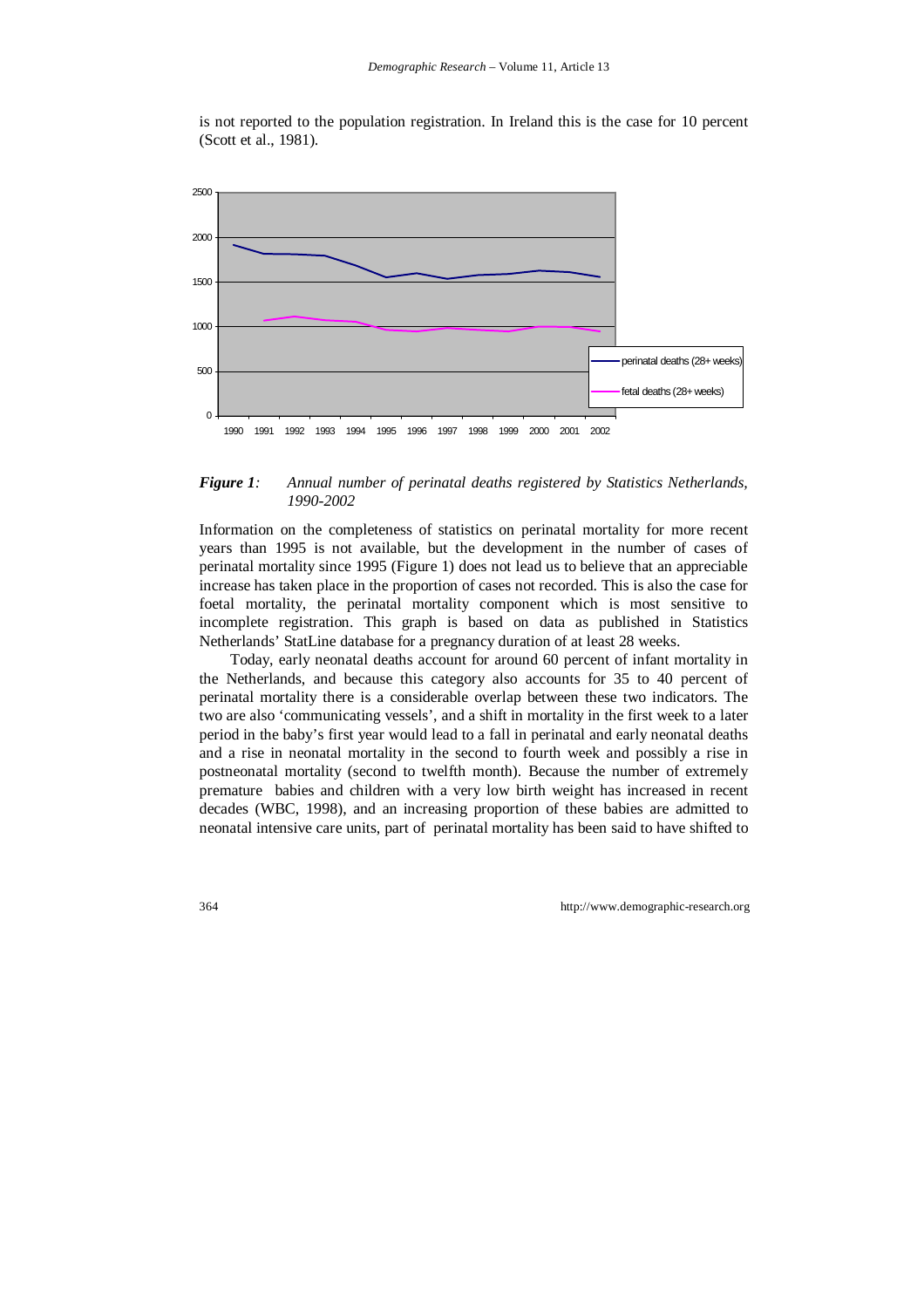infant mortality as a result of technological improvements in antenatal and perinatal care.

Whether such a shift has actually taken place cannot be established with the aid of mortality rates. The shift would have taken place in a period in which all categories of mortality showed a strong decrease. Figure 2 shows the distribution of mortality within the first year in the period 1970-2002. In this period, infant mortality fell from 12.7 to 5.0 per thousand. The Figure does not show an increase in the proportion of postneonatal deaths, although there is a slight increase in the proportion of deaths occurring in the second to fourth week after birth. This increase, from about 12.5 percent to about 16 percent, took place from the end of the 1980s and may be related to the mentioned postponed deaths from the first week after birth.



*Figure 2: Distribution of infant deaths by age at death, 1970-2002* 

### **3. Risk factors and their effect on perinatal mortality**

Earlier studies have revealed a large number of risk factors with respect to perinatal mortality, and have been able to quantify the effect of some of them. Some of these risk factors are related to the mother, others to the child. Well-known risk factors for the mother are age, marital status (especially single motherhood), pregnancy history, socioeconomic status, height, ethnic origin, smoking and drinking, fertility treatment, chronic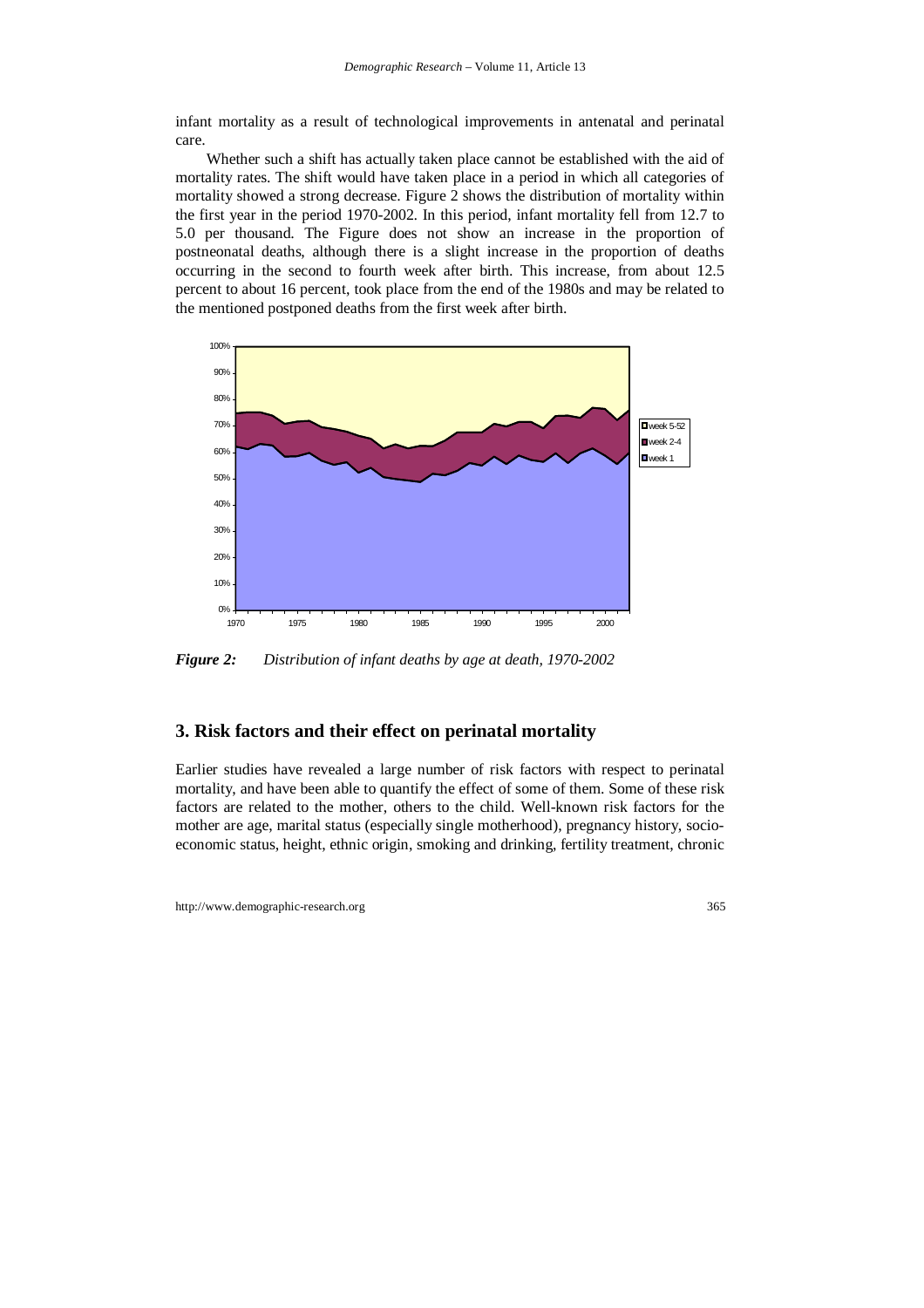disease and complications during pregnancy and childbirth. For the baby risk factors include pregnancy duration and weight at birth, multiple births, sex, position at birth and congenital abnormalities (Richardus et al., 1998). This paragraph will look mainly at the risk factors for which (supplementary) information is available from the population and cause of death statistics.

#### **3.1 Age, marital status and pregnancy history**

Among other things, perinatal mortality correlates with the age of the mother, but this is not a linear relationship. Research into the link between infant mortality and mother's age shows a U-shaped relation, with the highest risks for babies of very young and relatively old mothers (Geronimus, 1992). On the basis of Dutch data (from the national obstetrics register), Van Enk et al. (2000) showed that teenage pregnancies are unfavourable from a medical point of view, with an increased risk of premature birth and perinatal death. According to this study children of very young mothers have a higher risk of perinatal mortality, even after correction for premature birth.

The above-mentioned U-shaped relation between mother's age and infant mortality, and the increased risk of death for babies of teenage mothers in particular, is also illustrated in Figure 3. Since 1960 infant mortality has fallen across the board, but the age pattern largely remains unchanged. Today the risk is lowest for mothers aged between 25 and 45 years, with relatively small differences between the age groups. Remarkably, in all the periods illustrated mortality among babies of mothers aged 20 to 24 years is above average. For the period 2000-2002 mortality among these babies was nearly 40 percent higher than average. Mortality is highest for babies of teenage mothers and those of mothers aged 45 and older, for whom the risk is more than twice as high.

Although the number of women aged over 40 who have a baby has increased in recent years, these are almost exclusively women between 40 and 45 years. The number of babies born to women aged 45 and older is very small. In 2002 only one in a thousand newborn babies had a mother aged 45 or older (Statistics Netherlands, 2004). For this reason Figure 3 does not give a mortality rate for these babies in the more recent periods.

Research findings, at the population level, on the relation between infant mortality and age of the father is scarce. Medical research, however, has repeatedly shown that age of the father may correlate with genetically determined birth defects (a.o. Lian et al., 1986). On the basis of Hungarian data, Gourbin and Wunsch (1999, 2002) demonstrated that the effect of father's age on infant mortality is much smaller than that of mother's age, but that it is nonetheless statistically significant. This significance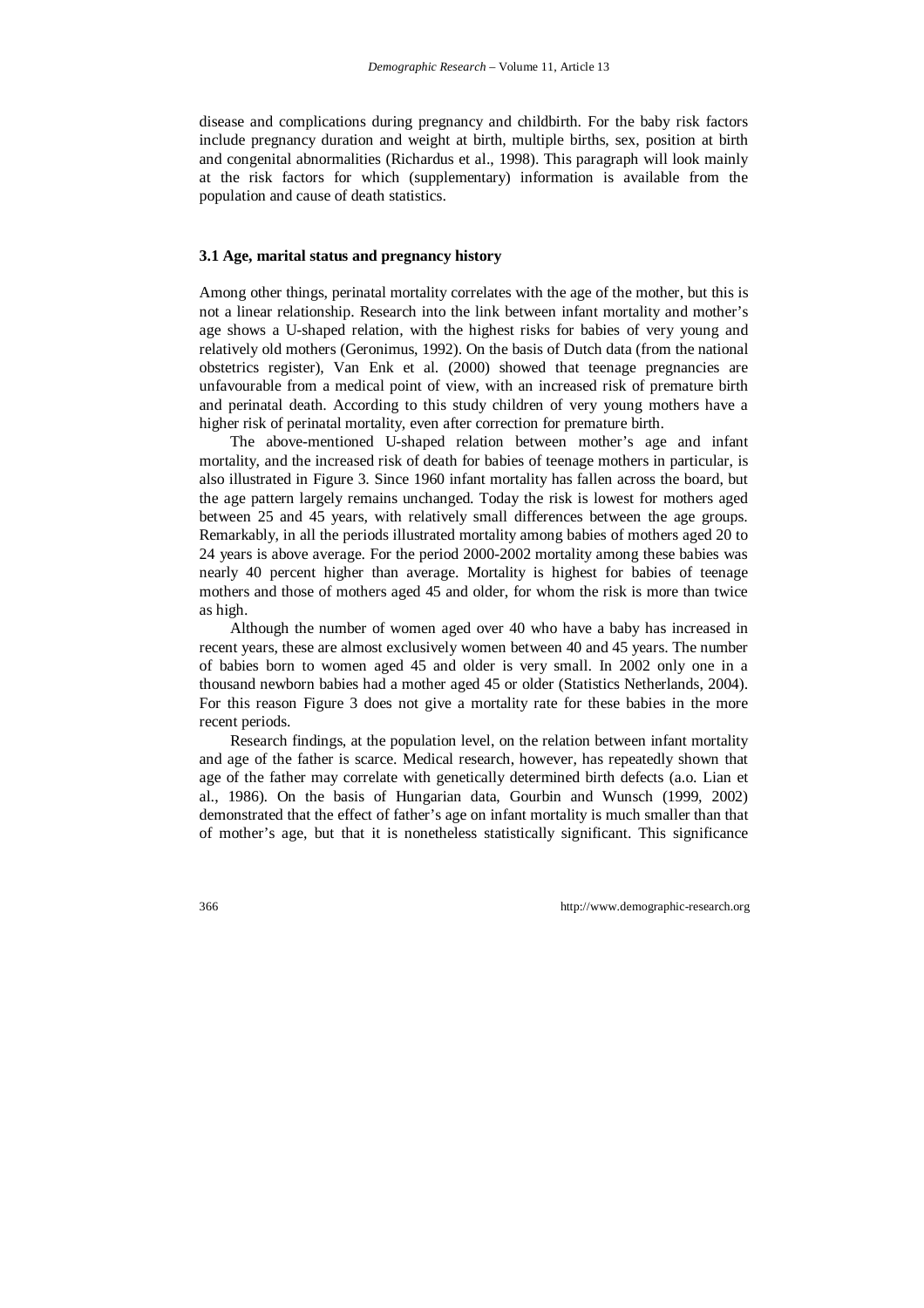remains after correction for the effect of age of the mother and various biological and socio-economic characteristics.

Dutch data for the period 1997-2002 show a weak but statistically significant Ushaped relation between father's age and infant mortality. After a proportional redistribution of the data for fathers of unknown age (13 percent of all fathers), infant mortality rates are lowest in the age groups of 30-34 and 35-39 years (4.9 per thousand live births). The rates are 6.0 per thousand in the age group of 20-24 years and 5.9 per thousand for children of fathers aged 45 years and older. The risk for children of teenage fathers cannot be accurately determined as, during the period 1997-2002, only 14 registered fathers of this age lost a child in its first year of life.



*Figure 3: Number of infant deaths by age of mother, 1960-2002* 

For the period 1996-2002 it has also been examined to what extent the risk of stillbirth is increased among young and old mothers. This relation is illustrated in Figure 4. Teenage mothers appear to have an above average risk of stillbirth, but older mothers run by far the greatest risk. Women aged 45 years or older have a fourfold risk of stillbirth if compared to women in the first half of their thirties.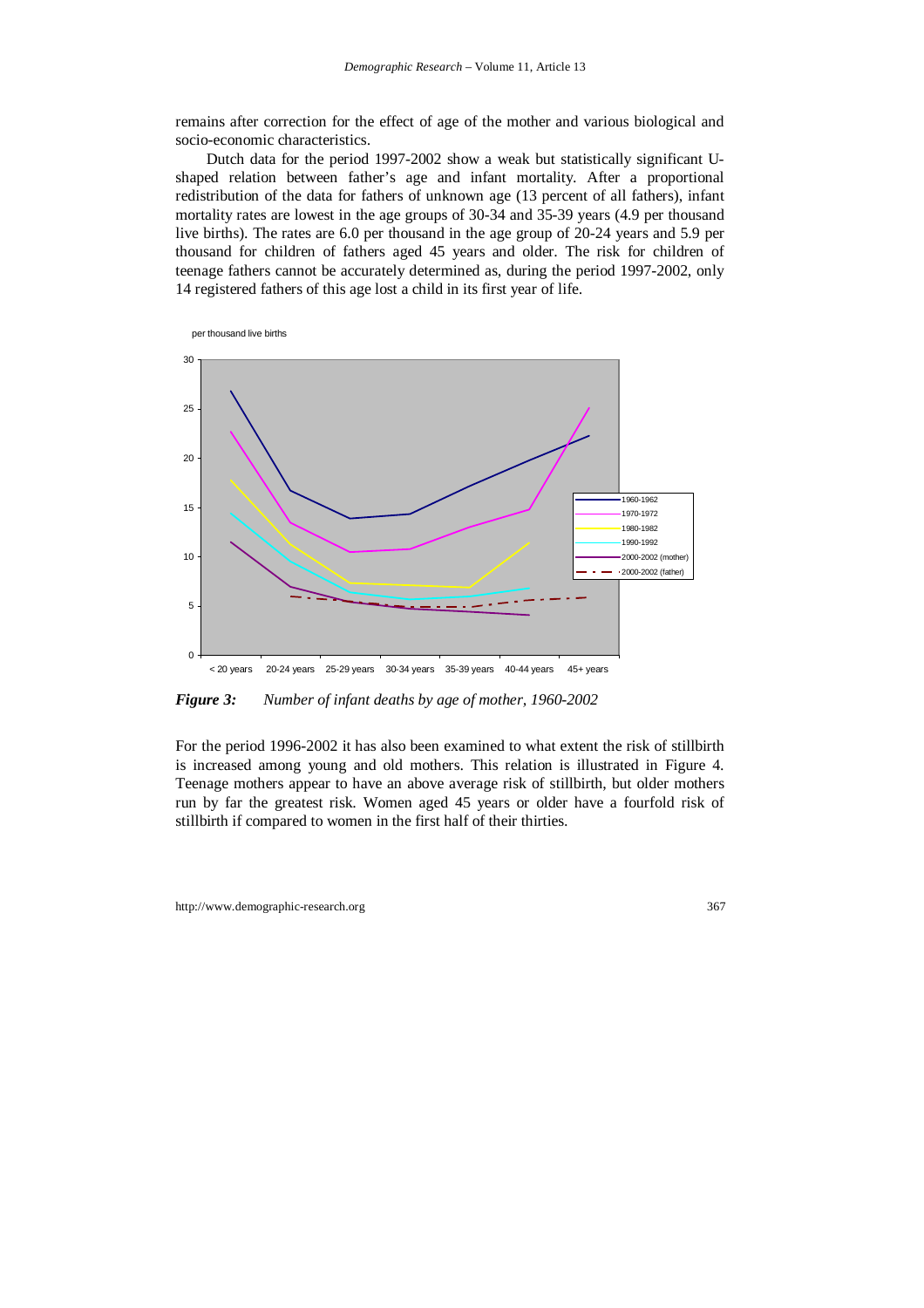

*Figure 4: Number of stillbirths by age of father\* and mother, 1996-2002 (\* data for 1997-2002; age unknown redistributed proportionally)* 

Very few statistical data are available on the effect of father's age on foetal mortality. Recent research based on Czech data (Rychtaříková et al., 2004) demonstrated an increase in foetal mortality starting at the youngest age category (15-19 years). The researchers suppose that this increase is caused by damage to sperm cells that progresses with age, but point out that this hypothesis is not yet proven.

Figure 4 shows, for the period 1997-2002, the number of stillbirths per thousand births in the Netherlands. In order not to underestimate the overall level of foetal mortality, data for stillbirths with unknown father (16 percent of total) are proportionally redistributed over the age groups. In spite of this, stillbirth rates in the youngest age groups are probably still somewhat underestimated. The U-shaped pattern clearly corresponds with that of the mother, but the age effect of the father appears to be less distinct. The Figure suggests that, at higher ages, physiological causes are more important among women than among men. On the other hand it is likely that among fathers other than physiological causes play a role in the higher risks at younger ages, in view of sperm cell damage that is expected to increase with age. Unfortunately, due to the lack of further biological and socio-economic data on the father, as well as the necessity to eliminate the effect of mother's age – ages of both parents showing a strong correlation – this assumption cannot be further examined here.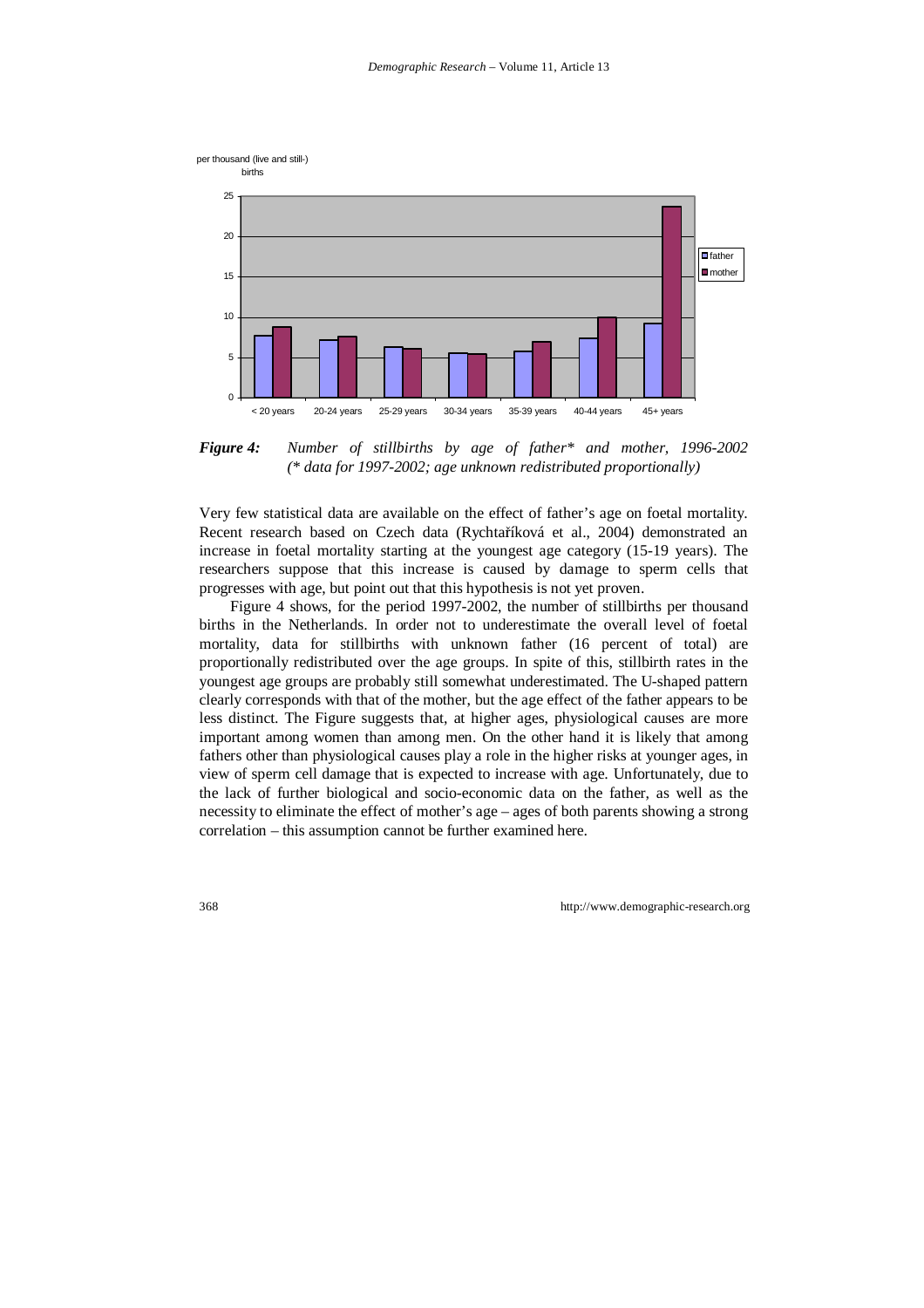



*Figure 5: Percentage of births (all parities) by age of mother, 1950-2002* 

Unlike older mothers, for younger mothers physiological reasons probably play only a small role in perinatal mortality (Van Enk et al., 2000) and infant mortality. Other factors, such as an unfavourable socio-economic position, the absence of a partner, a (related) lack of social support and a relatively high prevalence of sexually transmitted diseases play a greater role in this age group. In turn, these factors are strongly correlated to ethnicity. Infants of non-western foreign mothers turn out to have a risk of mortality that is around one third higher than average (Van Duin, 2002; Garssen et al., 2003).

Not only do mothers aged 40 or older have a higher risk of stillbirth when they have a baby, there are also more of them than of teenage mothers (Figure 5). While the number of babies born to teenage mothers has fallen on balance since 1990, from 4.4 to 3.3 thousand (in 2003), the number of newborn babies with a mother in her forties rose from 2.4 to 4.7 thousand. Moreover, unlike a few decades ago when the proportion of older mothers was much larger than it is today, more and more women in their forties have their first baby at this age. Regardless of mother's age, firstborn children have a higher risk of mortality. Figure 6 gives a picture of how substantially the proportions of older mothers having their first baby have risen in recent decades. In 2003 one in eleven first born babies had a mother aged 36 or older, compared with one in 68 in 1975.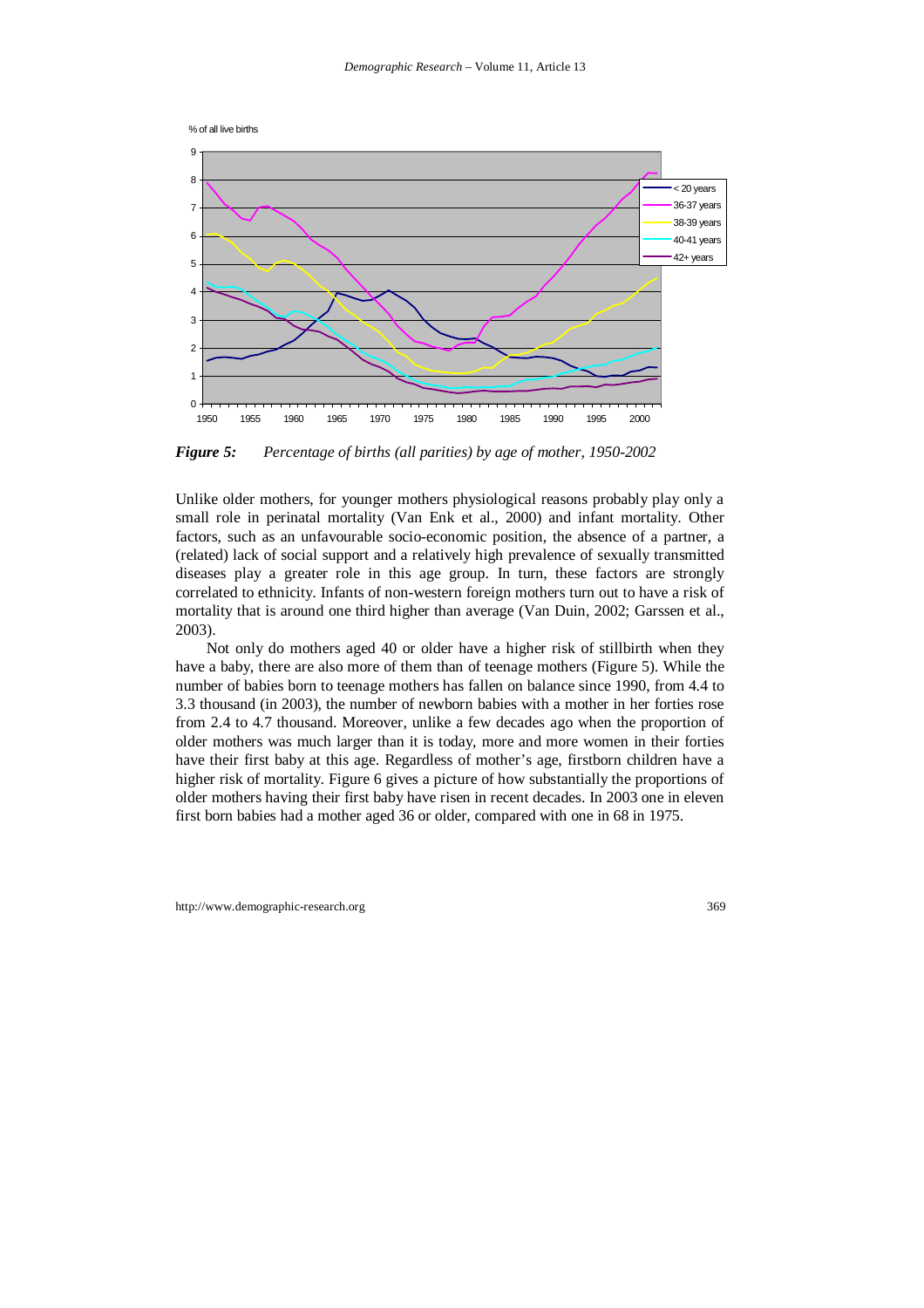Studies conducted in other countries have shown that babies of unmarried mothers have a higher mortality risk than those of married mothers. On the basis of figures for the United States, a doubled risk was found (MacDorman and Atkinson, 1999). However, the presence of a partner is much more important than the marital status of the mother, especially in a society where unmarried cohabitation – and particularly persisting cohabitation after the birth of a baby - has become acceptable. Data from Flanders show that babies of mothers who are not married, and whose father is not recorded on their birth certificate, have a fourfold risk of dying compared to children of married mothers (www.wvc.vlaanderen.be). There is little difference in mortality risk between children of married mothers and children with a father recorded on the birth certificate. In the Netherlands, too, children of a mother without a partner have an above average risk of dying. This situation is common among teenage mothers, and also explains why children of Turkish and Moroccan teenage mothers – who are usually married – are less likely to die than those of Antillean mothers (Achterberg and Kramers, 2001). Only one in fifty Antillean teenage mothers are married at the time they have their baby, and the remainder are mostly single (Garssen, 2004).



*Figure 6: Percentage first births by age of mother, 1950-2002* 

In addition to birth rank and presence of a father, short birth intervals also result in a higher risk of perinatal mortality (Golding, 1991). Smits and Essed (2001) attribute the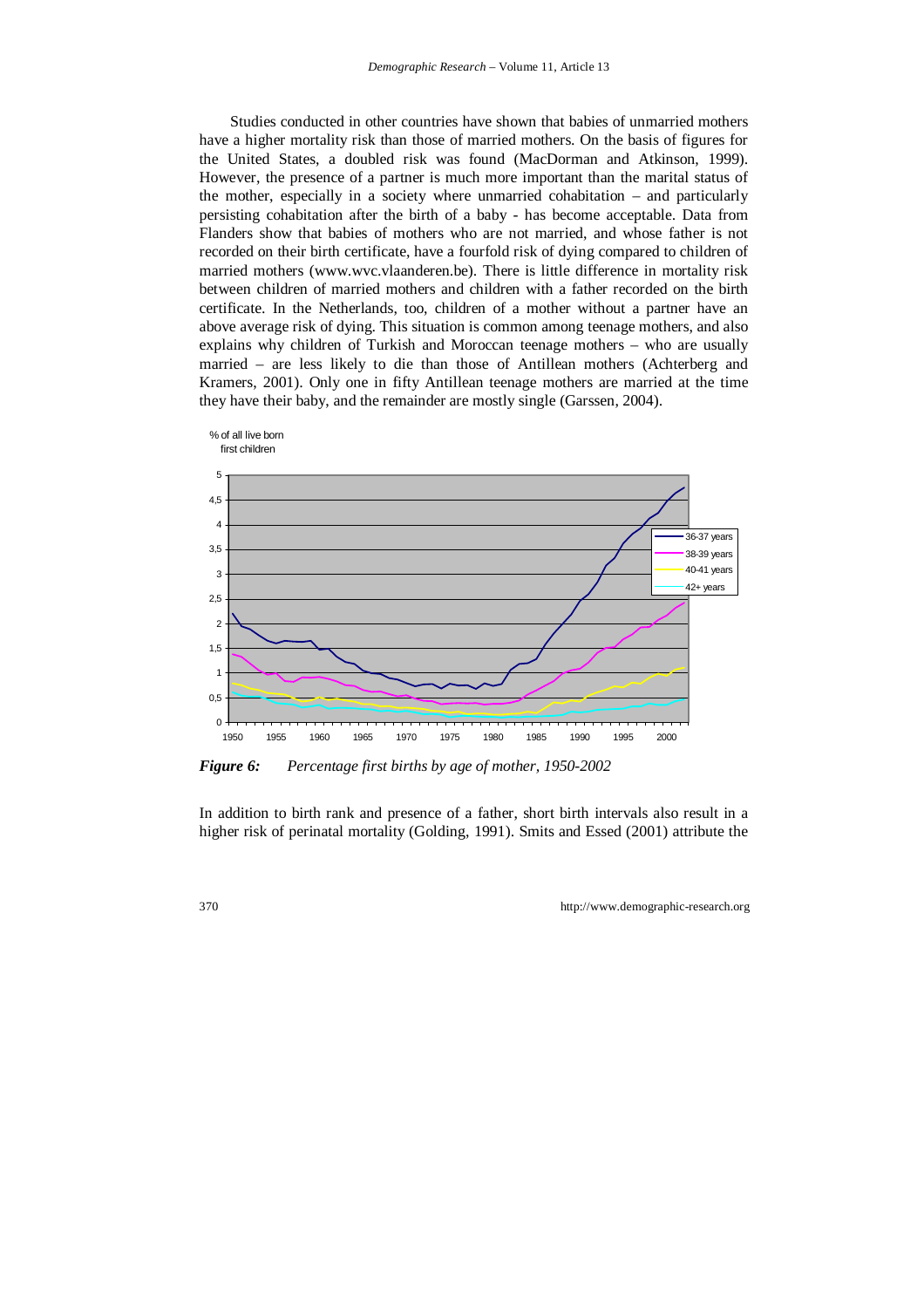higher risk of, among other things, premature birth, spina bifida and heart defects after a short interval to substantial deficiencies in folic acid and iron after giving birth. It takes about one year for mothers to replenish these depleted levels. The risk of extreme premature birth (24 to 32 weeks) is around twice as high for women who become pregnant within six months of giving birth to their first child (Smith, Pell and Dobbie, 2003). It should be mentioned in this respect that other recent research has shown that this univariate relation between birth interval and mortality risk is no longer statistically significant if other factors are taken into account, such as characteristics of the mother and pregnancy history (Stephansson et al., 2003). Even if there is a relation, it is probably fairly weak. Moreover, for most births birth intervals are no longer decreasing (Figure 7). Since the beginning of the 1970s the birth interval between the first and the second child has fluctuated between 1.9 and 2.5 years. Between the second and the third child the interval is shorter: at the beginning of the 1970s it was 3.0 years, but since then it has fallen to 1.5 years in the mid-1990s (intervals calculated on the basis of transversal data; based on longitudinal observation the intervals are slightly longer). In recent years the interval between the second and the third child has hardly changed. In this respect, studies using data of the municipality of Utrecht (Van Driel and Van Steenbergen, 1996) did not find a clear relationship between birth interval and perinatal mortality, a relationship that has been proven in foreign research. Because of the required linking of birth notifications, the relationship between birth interval and perinatal mortality was not included in the present study.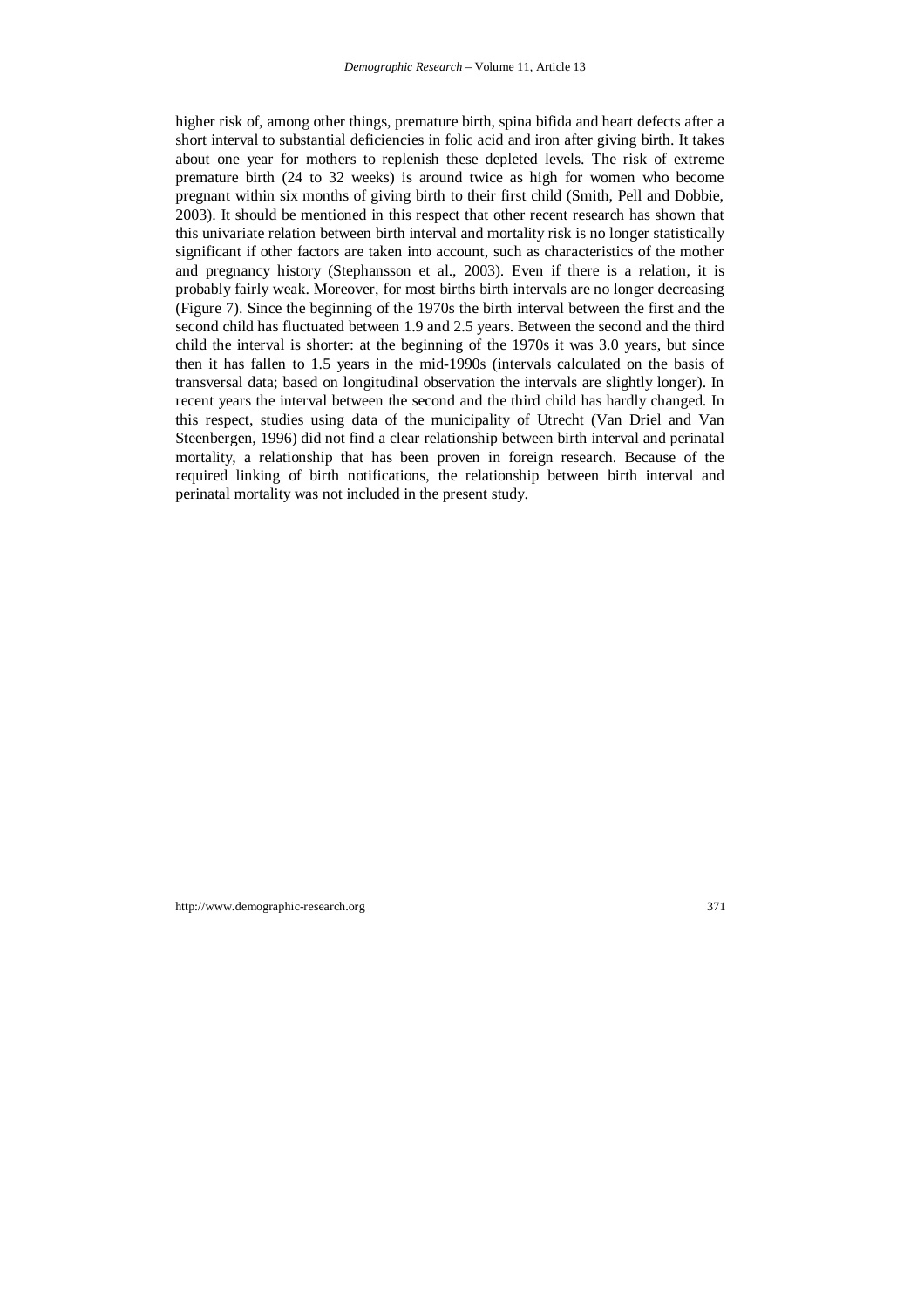

*Figure 7: Average age of mother at childbirth, by parity, 1950-2002* 

#### **3.2 Socio-economic status and ethnic origin**

Various studies have established a connection between socio-economic status (SES), ethnic origin and infant mortality. A number of studies also tried to determine the separate effects of SES and origin, but there are no unequivocal results. This is because of the complexity of the relationship between SES and behaviour that partly depends on SES and partly on the cultural identity of the ethnic groups. Because these aspects may have fluctuating degrees of both positive and negative effects on health, the relationship between SES and mortality will also show differences between ethnic groups. Thus Kunst et al. (2003) concluded that the differences in health by SES are great for Antilleans, but absent for Moroccans. For Moroccans this has a downward effect on mortality, an effect that may also be valid for young babies. The Mediterranean diet and the fact that only few of them smoke and drink alcohol are factors that are good for the health of mothers and mothers to be. On the other hand it is feasible that Turkish children are more than average exposed to the damaging effects of tobacco smoke (Van Velzen-Mol et al., 1997), as a high percentage of Turkish men smoke and young children are often put down to sleep in the living room.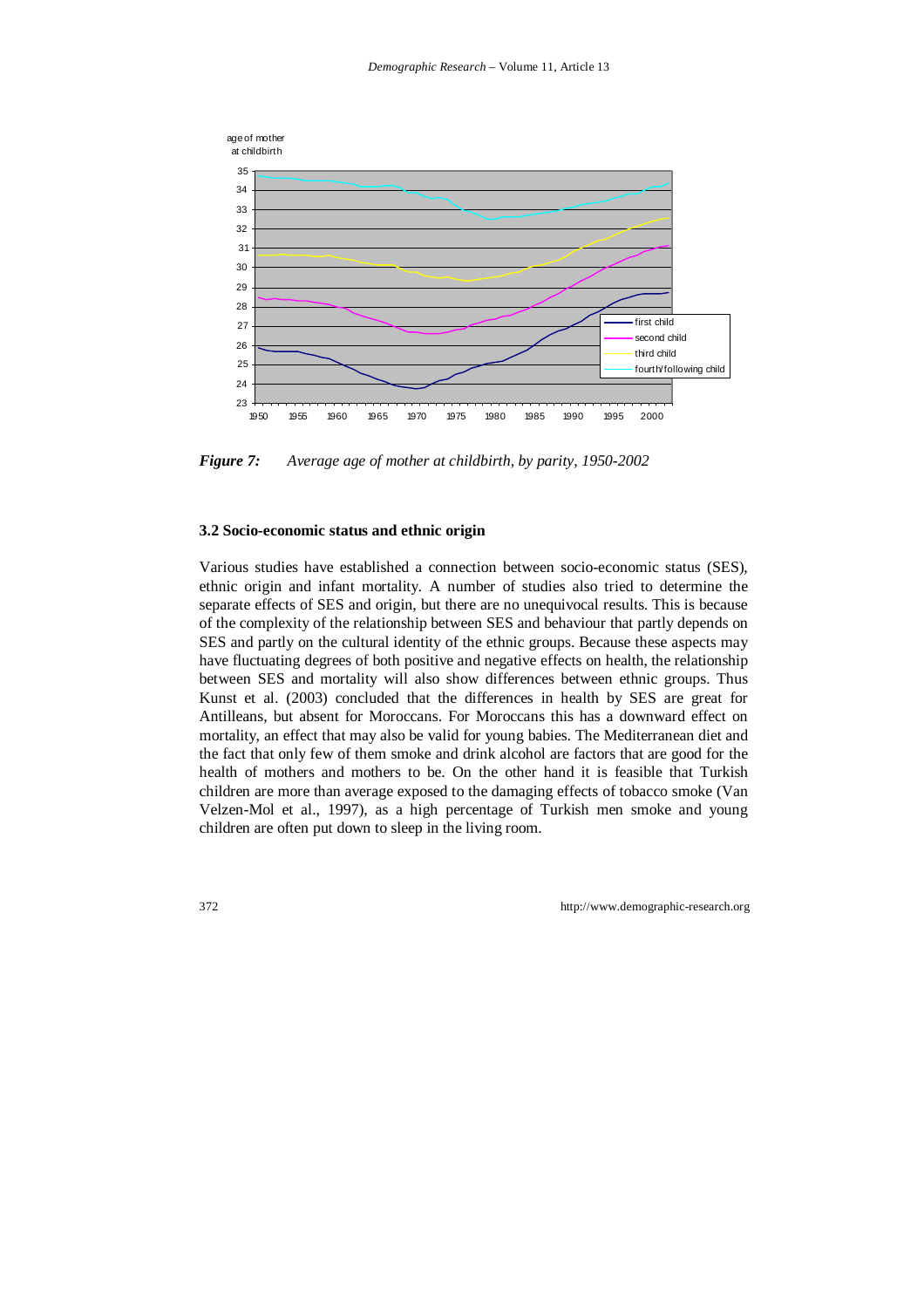SES is probably important, but for children socio-cultural and lifestyle factors also seem to play an important part (Schulpen, 1996). Van Driel and Van Steenbergen (1996) conclude that SES (at least SES based on neighbourhood of residence) is only slightly associated with perinatal mortality, but is not associated with infant mortality. Van Enk and Buitendijk (1996) also find no relation between SES (neighbourhood) and perinatal mortality. Above a certain threshold value, the material aspects of SES, which are in principle easy to measure accurately, probably hardly relate to mortality. American research (Finch, 2003) has shown that up to a certain level, family income is related to the level of infant mortality, but above that level it is not.



*Figure 8: Perinatal mortality by ethnicity of child, 1997-2002* 

In the Netherlands, just as in other western countries, non-western foreign babies have a higher than average risk of mortality. However, there are substantial differences between the ethnic origins, which sometimes even have lower mortality rates than Dutch native babies. This is the case, for example, for some Asian groups of origin, but not for the groups that are relatively strongly represented in the Netherlands (Turks, Moroccans, Surinamese and Antilleans/Arubans).

Figure 8 shows perinatal mortality by the baby's ethnic origin in the period 1997- 2002. The results refer to children born in the Netherlands of whom at least one parent was born in a non-western country. For all non-western foreign groups together the perinatal mortality rate in this period was 11.4 per thousand live and stillbirths. This is nearly 30 percent higher than the rate for babies with Dutch native parents (8.9 per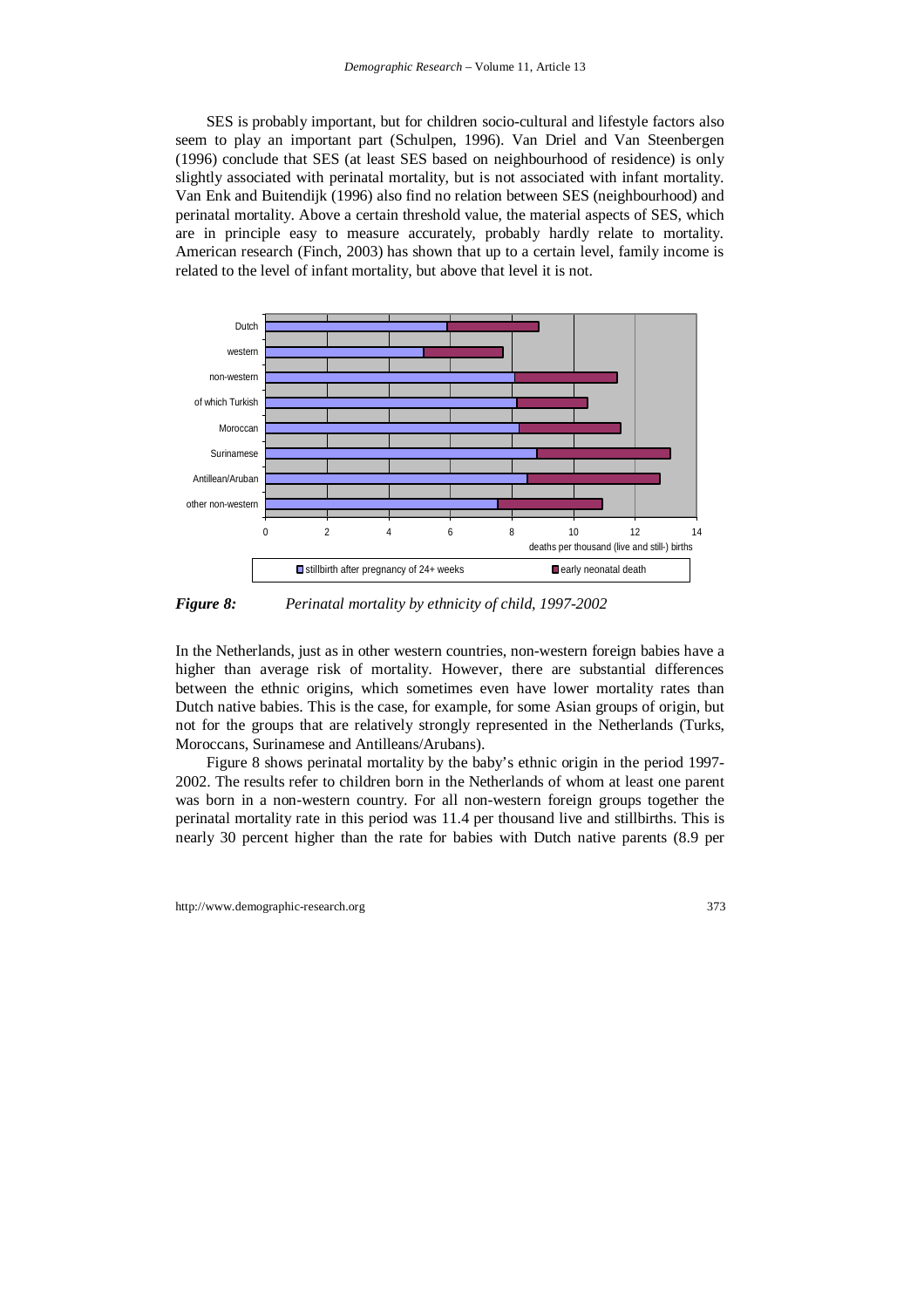thousand). The risk of foetal death was nearly 40 percent higher for all non-western groups combined than for the native group.

The differences in perinatal mortality between non-western groups turn out largely to be caused by differences in the mortality risk in the first seven days after birth (Figure 9). This first week mortality is most unfavourable for Surinamese and Antillean/Aruban babies. Their risk of dying in the first week is significantly higher than that for Turkish babies. There is little difference in the risk of stillbirth, however, between the various non-western groups.

For infant mortality, too, the situation for non-western foreign babies is less favourable than for native babies: their risk of dying is on average some 30 percent higher. Again the highest mortality rates are recorded for babies with at least one Surinamese or Antillean/Aruban parent. Their risk of dying in infancy is 40 to 50 percent higher than that of native babies.

In a relative sense, the largest differences are in infant mortality after the first four weeks. In this period mortality is highest for Turkish and Moroccan babies: they run more than twice the risk of dying as native babies.



*Figure 9: Infant mortality by ethnicity of child and age at death, 1997-2002* 

The composition of the group of babies to which these figures relate is changing quite quickly (Figure 10). In 2002 27.7 thousand babies were born to first-generation nonwestern mothers. About one in seven babies born in the Netherlands belong to this group.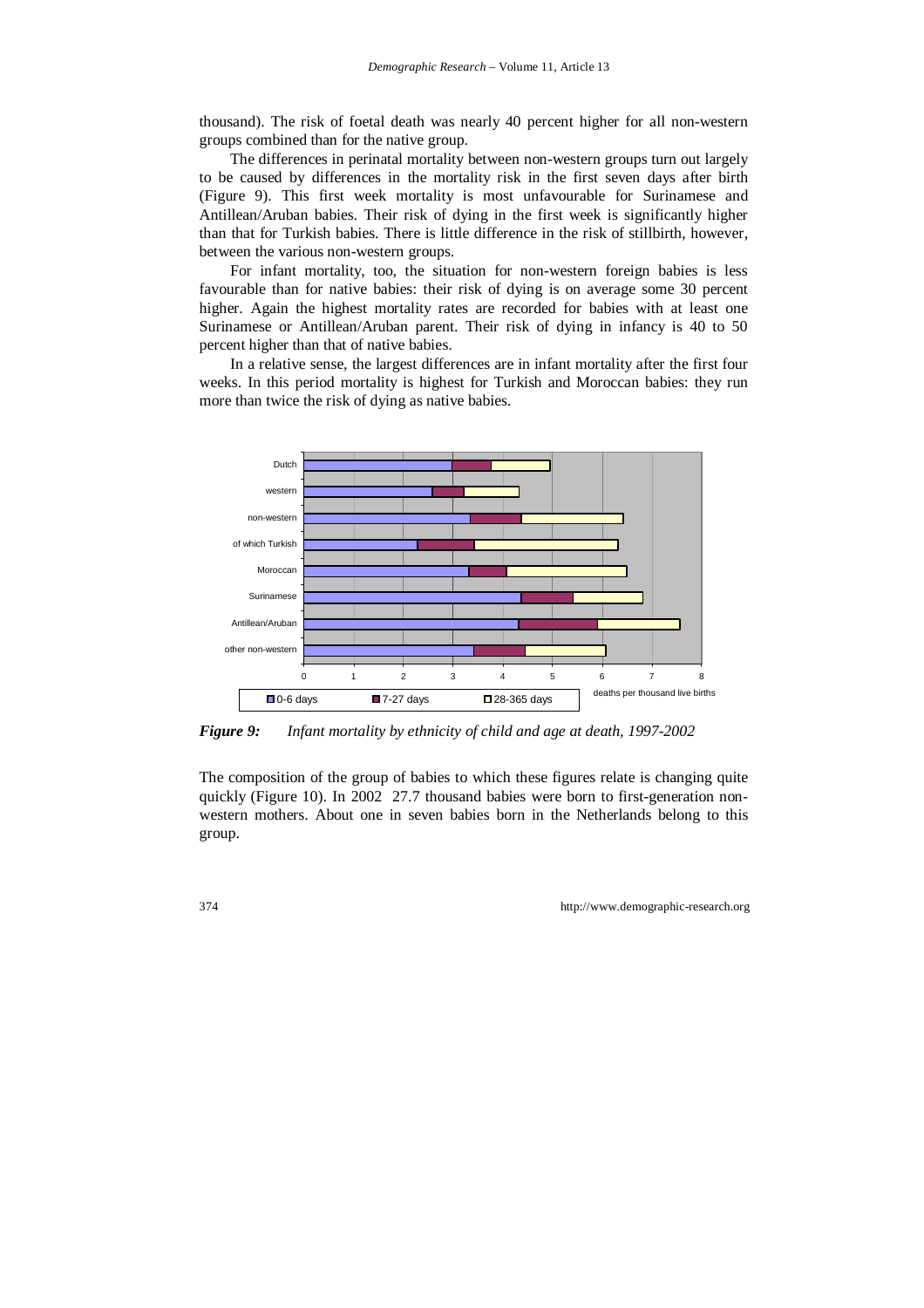The proportion of children who run the highest mortality risks at the moment has decreased (Turks and Surinamese) or remained almost unchanged (Moroccans and Antilleans/Arubans). Babies from other ethnic groups for whom – depending on their ethnic origin – very different mortality risks apply, are increasing in number. On the basis of Statistics Netherlands' forecast of the foreign population in the Netherlands, this trend may be expected to continue into the twenties of the present century. The changing composition of this second generation is not expected to have an upward effect on perinatal and infant mortality.

In this respect, it is not easy to determine the mortality rate of children born to the second generation, a strongly growing group. These children belong to the third generation, and are counted as Dutch natives in the population statistics. To calculate mortality for these babies, the mothers' personal details must be linked to the birth record.

#### **3.3 Multiple births**

Twins have a four times higher risk of perinatal mortality than single births (Tas, 1990). Foreign research has shown a risk of perinatal mortality that is even five to six times as high (Lieberman, 1998). The mortality risk of triplets is much higher, but in view of the relatively small numbers – around 75 triplet births a year in recent years – this higher risk has little effect on general mortality rates. The effect of twin births on the other hand is small but not negligible. The 200.3 thousand live born babies in 2003 included 7.2 thousand twins (in other words: around one in 28 newborn babies was a twin). About 10 percent of total infant mortality is accounted for by twins. Moreover, the effect of multiple births has increased strongly in recent decades (Figure 11). One of the reasons for this is the higher ages of mothers since the mid-1970s. Older women have a higher risk of having twins, and fertility treatment – which is mostly given to women at older ages – increase this risk even further. Figure 11, which also shows the age-related increase in multiple births, shows that the largest part of the increase in multiple births in the total number of births is an indirect effect of having children at older ages. The age-related increase was estimated for this Figure by applying the relation between age and the risk of a multiple birth as found in the 1950s and 1960s (i.e. before the introduction of modern assisted reproduction) to data from 1990 onwards. On the basis of data from the national obstetrics registration, Lambalk et al. (2004) show that mother's age plays a greater role than would appear from these estimates. They calculate the contribution of age to the total increase to be 56 percent. Braat et al. (2004), however, say that the reliability of the registration is insufficient to serve as a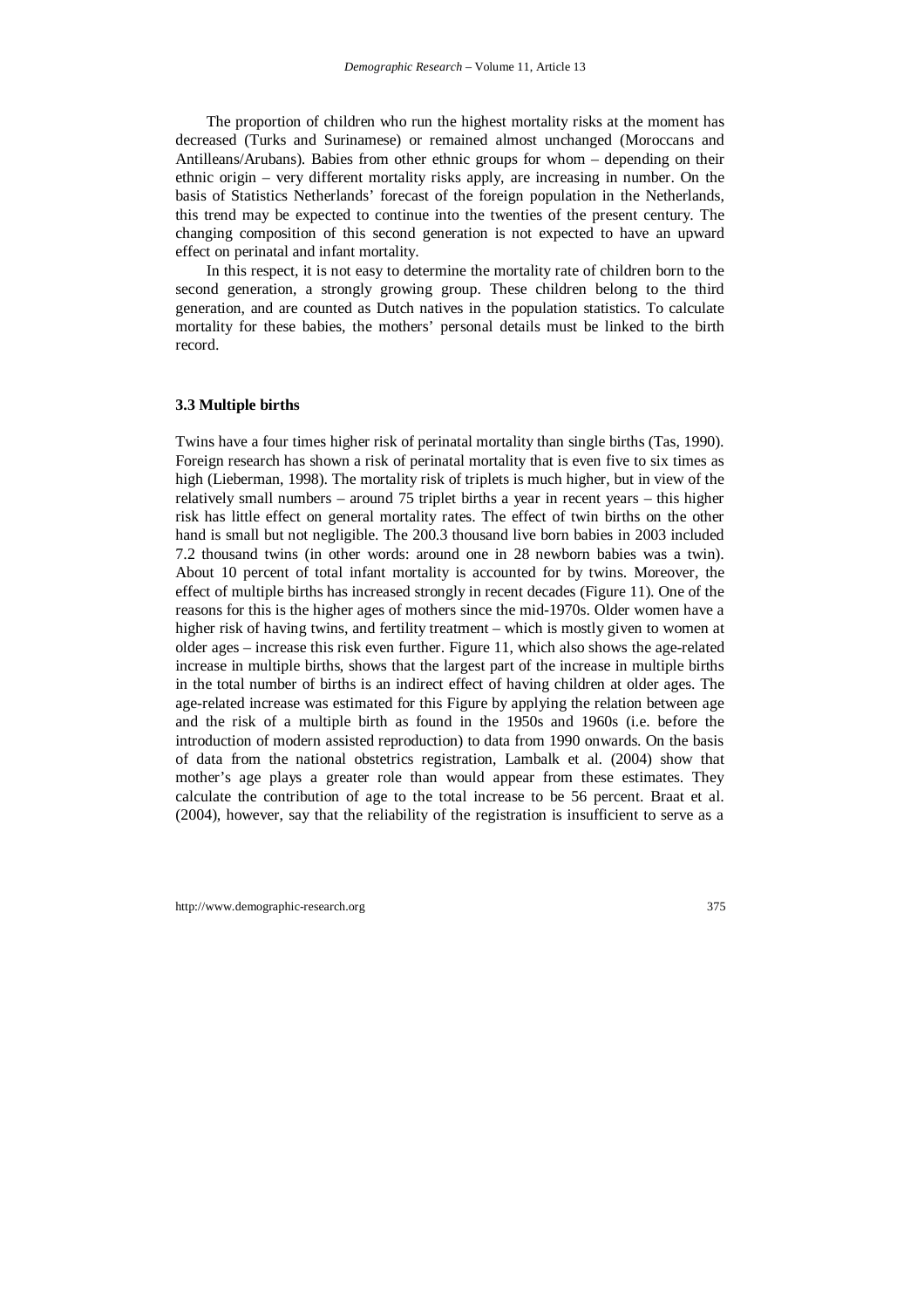basis for such a calculation, and that fertility treatment should be seen as the main cause for the increase in multiple births.



*Figure 10: Percentage non-western births by ethnicity of child, 1997-2002* 

Other countries in Europe have also measured an increase in the proportion of multiple births, but the increase in the Netherlands was stronger than in most of these countries (Bréart et al., 2003). Only in Greece and Denmark there were, in comparison, slightly more multiple births than in the Netherlands at the end of the 1990s. As the average age of the mother at birth hardly differs between these countries, this development is probably rooted in the differences in the method and frequency of assisted reproduction. In addition, although part of the increase in the number of multiple births may be attributed to the older ages at the birth of the first child, on the other hand the number of third (and higher order) children has decreased in the course of time. For higher parity pregnancies there is also an increased risk of multiple birth.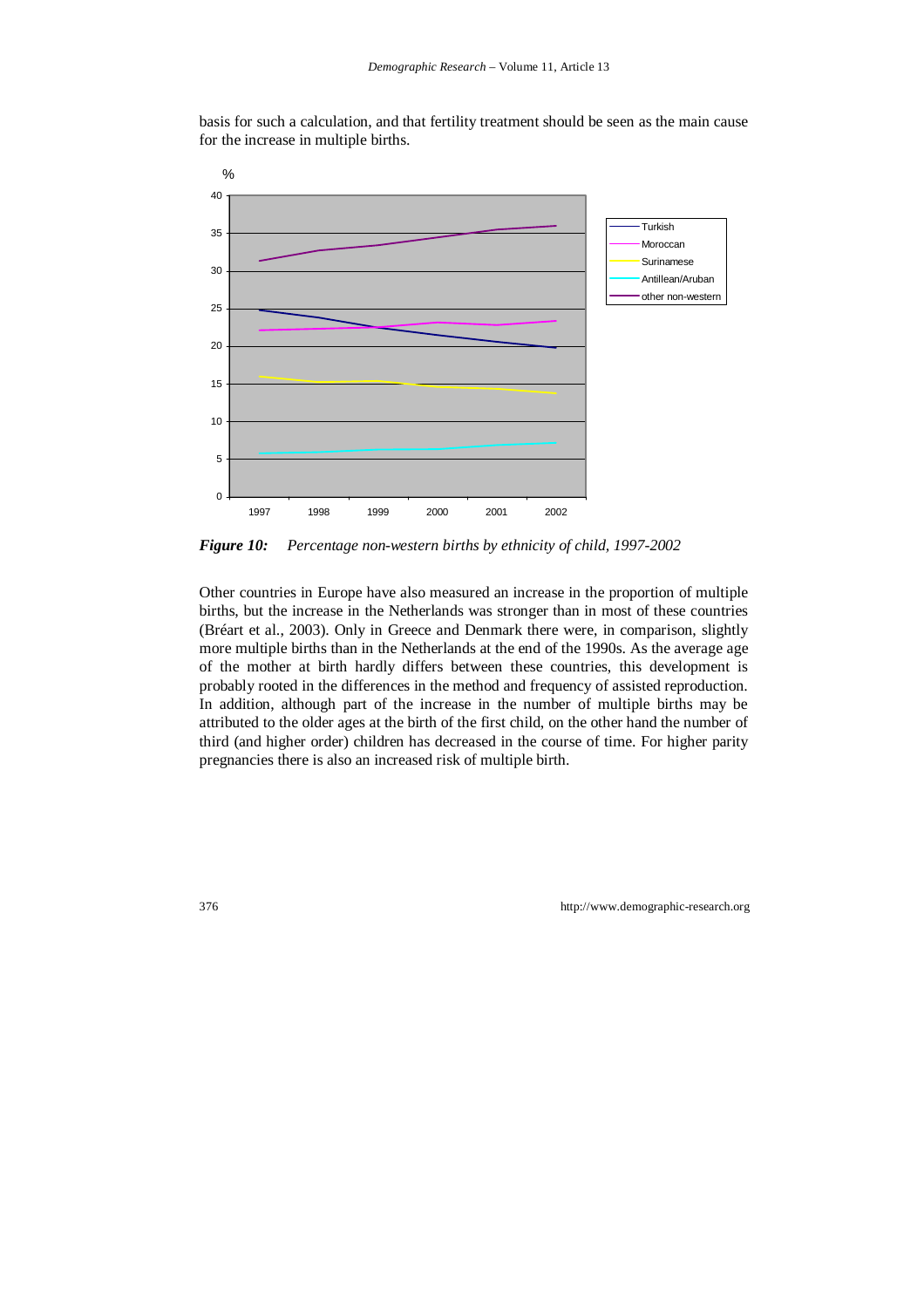

*Figure 11: Number of multiple births per 1000 live births, 1950-2002* 

Mother's age is thus probably only of minor, but not negligible, importance for the increase in the percentage of multiple births. Most of the increase in the share of multiple births since the 1980s is probably related to assisted reproduction. Doctors using in vitro fertilisation, a method used since the end of the 1970s, soon started to perform ovarian hyperstimulation as the chance of becoming pregnant was greater if more than one embryo was replaced into the uterus. This practice resulted in a substantial increase in the number of multiple pregnancies. In the Netherlands, too, it was common to replace four or five embryos, although this number was reduced to two or three in the 1990s.

Today no more than two are replaced at a time (Braat et al., 2003). Although this reduces the number of multiple pregnancies (Huisjes et al., 1998), it has little effect on the number of twin pregnancies after successful treatment, still representing between 20 and 35 percent of all births in these cases (Braat et al., 2003).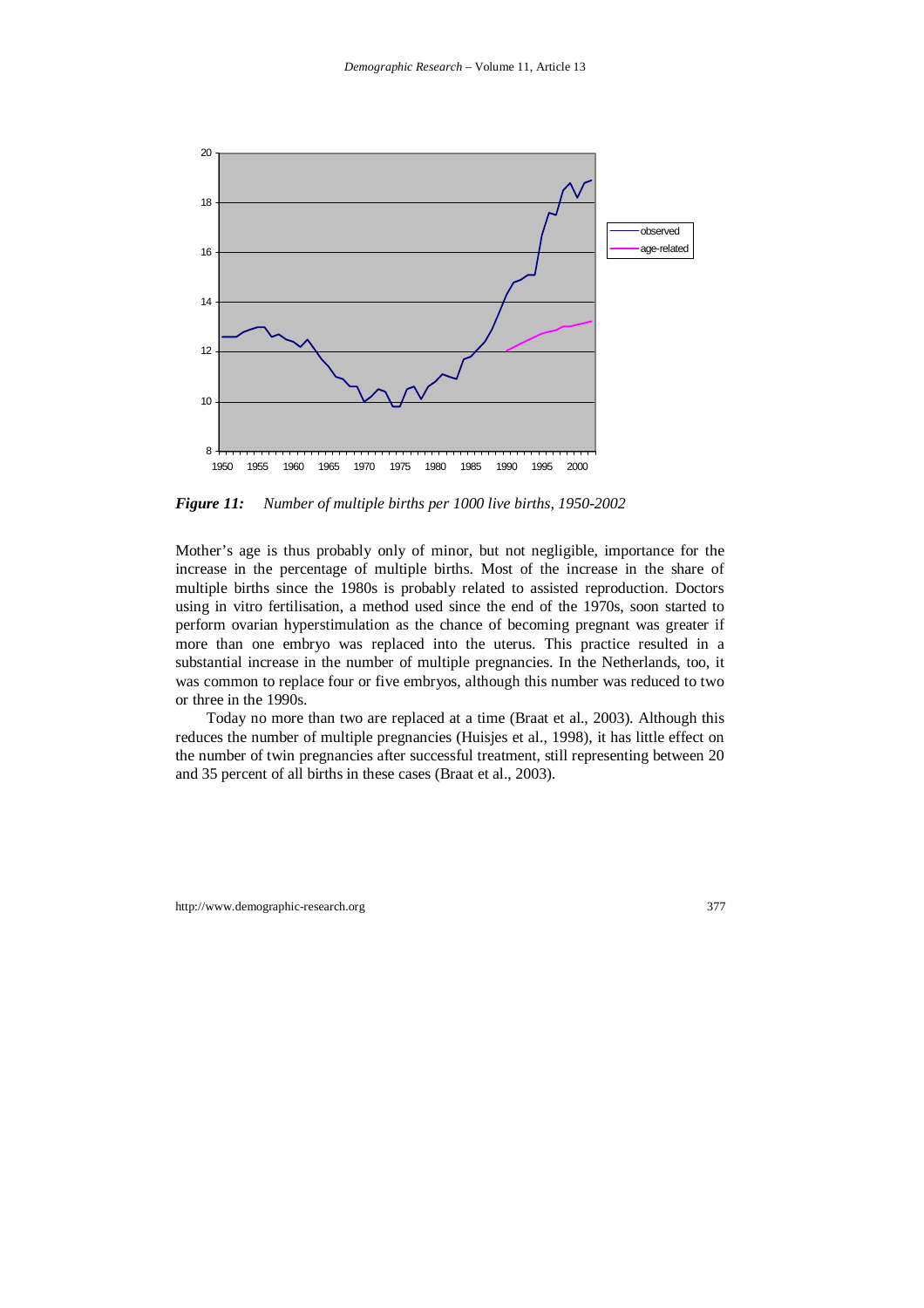In view of the above the development in the number of twins in recent decades is mostly determined by the development of the number of dizygotic twin births. Figure 12 shows an estimation of the number of dizygotic and monozygotic twins, calculated by means of the 'Weinberg distribution' (Weinberg, 1934).



*Figure 12: Estimated number of dizygotic and monozygotic twins, 1950-2002 (5 year moving averages)* 

Multiple pregnancies run an above average risk of resulting in premature birth, with all the complications this involves. Such pregnancies also lead to a greater risk of congenital abnormalities. In addition there is a higher risk of anaemia, bleeding, hypertension and pre-eclampsia during pregnancy (Hepp, 1989). It should be mentioned in this respect that for single births as a result of in vitro fertilisation the risks of perinatal complications and deaths are also increased (Anthony et al., 2002).

#### **3.4 Baby's sex**

At all ages, men run a higher mortality risk than women. This is also the case for the youngest babies and even for the unborn. In the period 1996-2002 there were 7 percent more male than female foetal deaths (after a pregnancy of at least 24 weeks).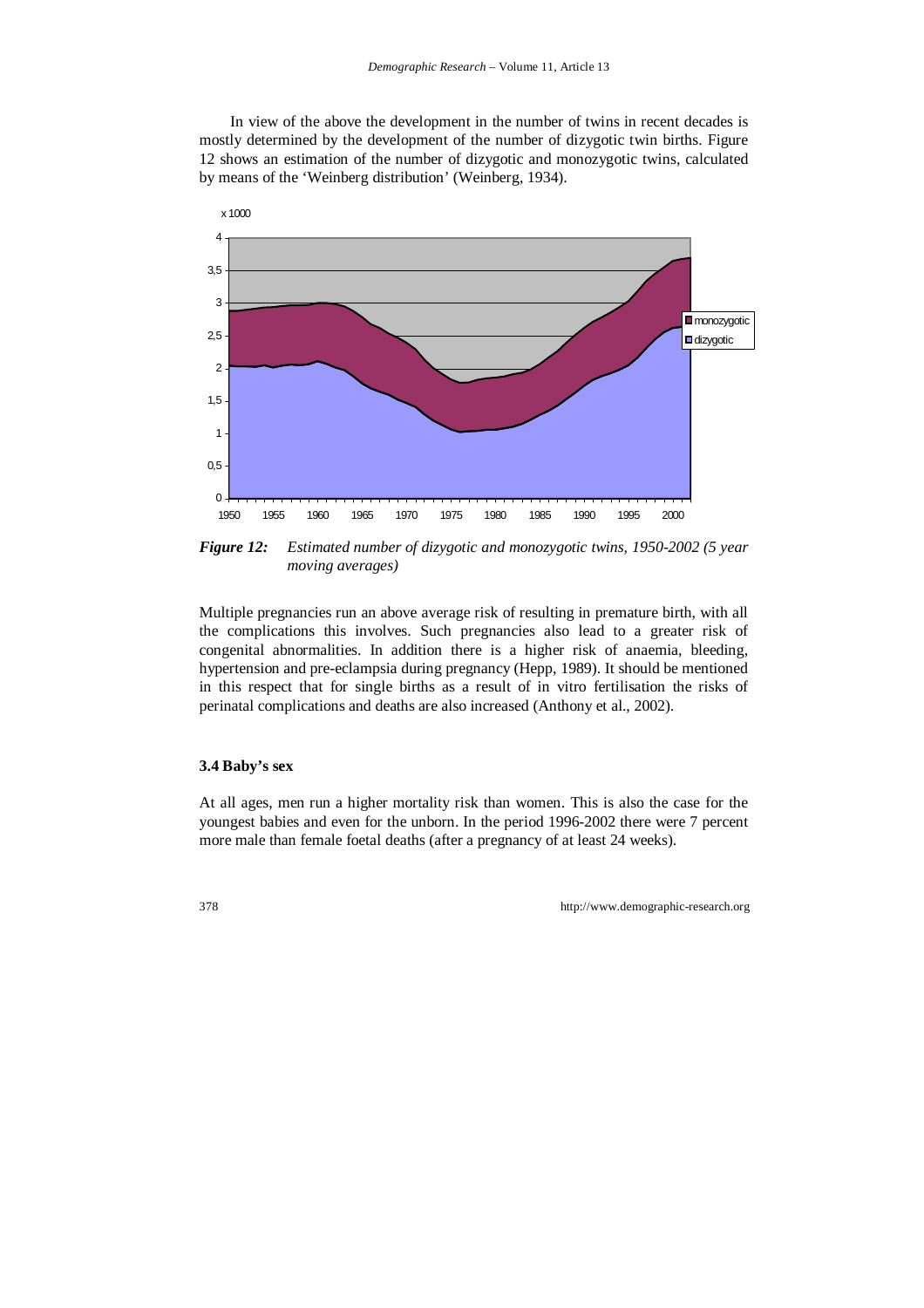The difference in mortality after birth is considerably larger. In recent years some 20 percent more boys than girls died in the first year of life (Figure 13), although this difference has diminished in the course of time. Half a century ago the infant mortality rate for boys was around 30 percent higher than that for girls. Disorders which originate in the perinatal period and congenital malformations, deformations and chromosomal abnormalities together account for more than four in every five infant deaths (table 2). The incidence of the former disorders is about a quarter higher among boys than among girls. This difference is smaller for congenital malformations, deformations and chromosomal abnormalities (around 12 percent), but varies strongly between types of abnormalities. Cardiovascular defects are much more prevalent (nearly 40 percent) among boys than among girls, but the incidence of neural defects is 20 percent lower than for baby girls. Baby boys are also at a disadvantage for most of the more unusual causes of death. In the period 1996-2002, for example, the incidence of SIDS was 60 percent higher for boys than for girls, and non-natural causes of death affected 40 percent more boys.



*Figure 13: Infant mortality by sex, 1950-2002*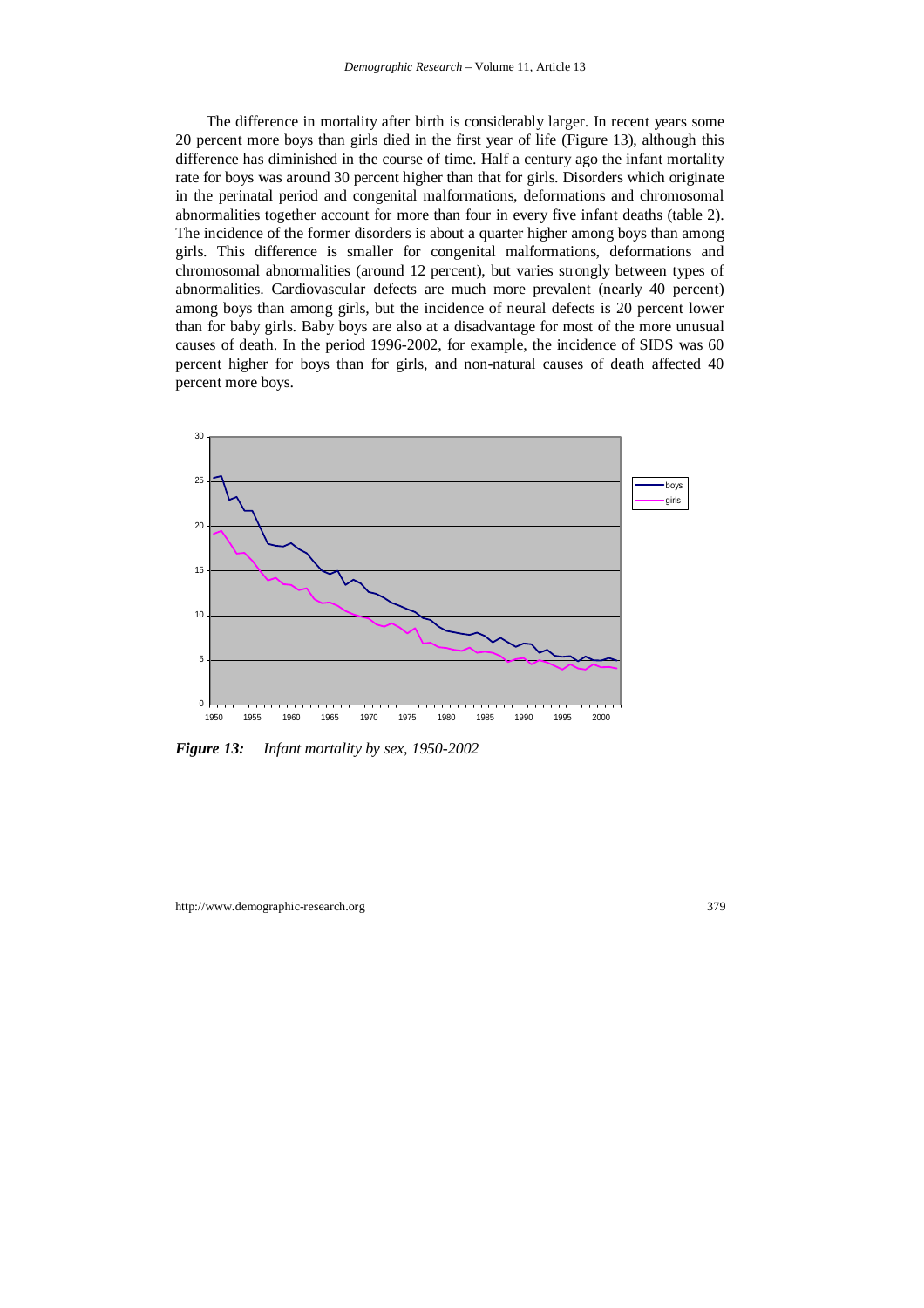|                                                            | boys  | girls |  |
|------------------------------------------------------------|-------|-------|--|
|                                                            |       |       |  |
| Infectious and parasitic diseases                          | 13.4  | 12.4  |  |
| Neoplasms                                                  | 3.2   | 4.9   |  |
| Endocrine, nutritional and metabolic diseases              | 9.4   | 6.2   |  |
| Diseases of nervous system                                 | 16.2  | 12.4  |  |
| Diseases of circulatory system                             | 7.6   | 5.6   |  |
| Diseases of respiratory system                             | 4.3   | 3.2   |  |
| Conditions originating in perinatal period                 | 284.9 | 223.5 |  |
| Congenital malformations, deform. and chrom. abnormalities | 187.2 | 167.3 |  |
| of which of nervous system                                 | 27.6  | 35.0  |  |
| circulatory system                                         | 59.4  | 42.7  |  |
| III-defined and unknown causes                             | 32.4  | 21.8  |  |
| of which sudden infant death syndrome                      | 19.2  | 11.8  |  |
| External causes                                            | 11.2  | 8.2   |  |
| of which accidents                                         | 6.4   | 5.6   |  |
| assault                                                    | 2.9   | 1.6   |  |
| Other causes of death                                      | 4.3   | 5.9   |  |
|                                                            |       |       |  |
| Total                                                      | 574.1 | 471.4 |  |

*Table 2: Number of infant deaths per 100 thousand live births, by cause of death and sex, 1996-2002* 

### **3.5 Pregnancy duration**

The relation between perinatal mortality and pregnancy duration shows a U-shaped curve for pregnancy durations from 24 to 40 weeks. This is the case for both foetal mortality (Figure 14) and first week mortality (Figure 15). Today, risks are lowest around the thirtieth week of pregnancy. However, there has been a change in this pattern in the course of time. In recent decades the peak in first week mortality for births after 40 weeks has decreased. This may partly be caused by the way stillbirths, or deaths immediately after birth are recorded. A similar registration effect is also noticeable with respect to the peak at 24 weeks, which was visible for 28 weeks in previous decades. There is an explanation for this peak in the case of foetal deaths (see paragraph 2), but it is less clear why it should occur for first week deaths as well.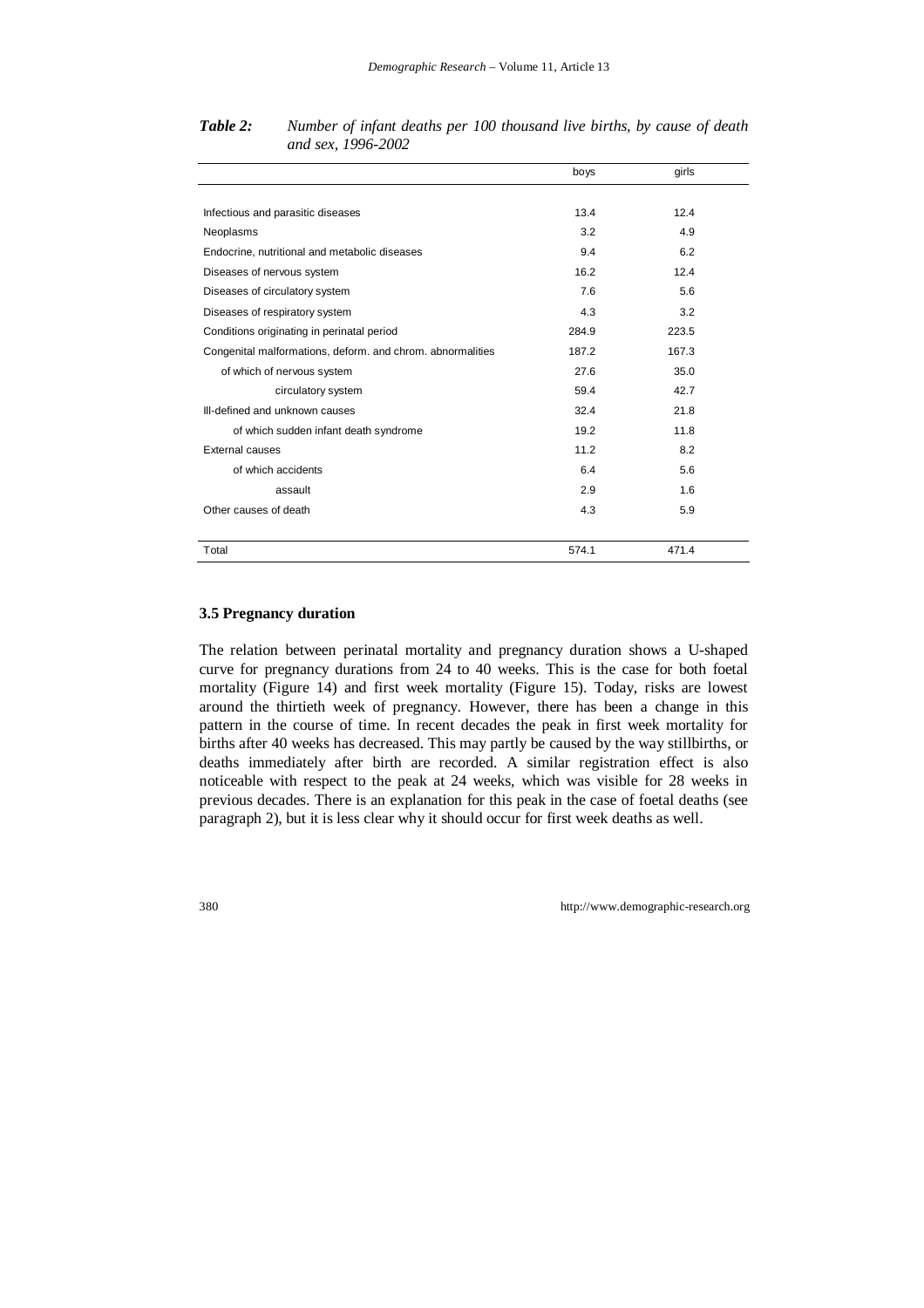

*Figure 14: Distribution of number of stillbirths by duration of pregnancy, 1996-2002 (excluding duration unknown)*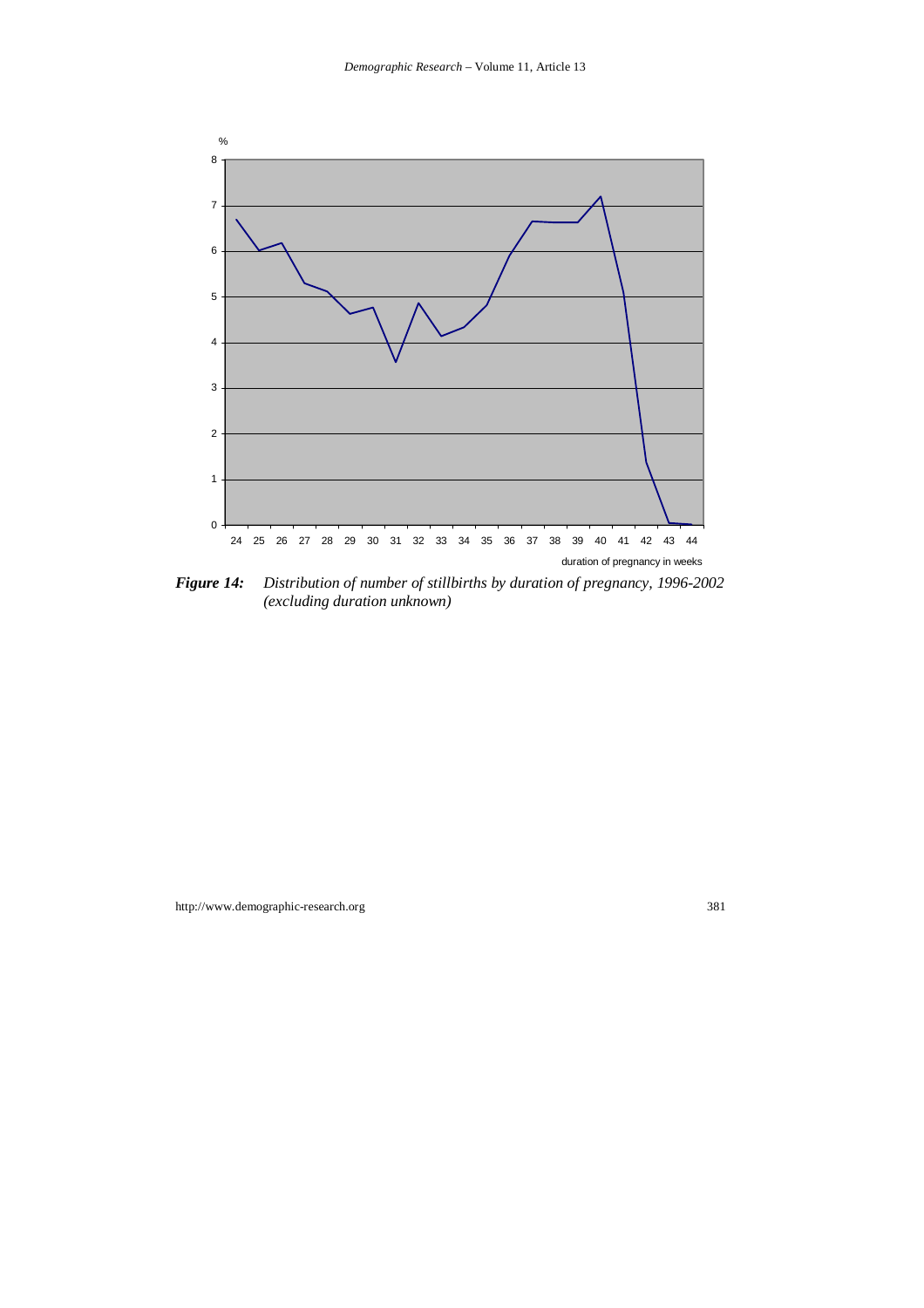

*Figure 15: Distribution of number of early neonatal deaths by duration of pregnancy, 1960, 1980 en 2000* 

#### **3.6 Other risk factors**

In addition to the risk factors described above for which (supplementary) information from Statistics Netherlands is available, there are a number of other well-known risk factors. The most important among these are lifestyle during conception and pregnancy (especially smoking, alcohol use and sexual activity), parents' educational level (especially that of the mother) and consanguinity of the parents (predominantly intercousin marriages).

Smoking is an important determinant of premature birth, perinatal mortality and infant mortality. Smoking during pregnancy may lead to abnormal development of the placenta, premature birth and delayed growth and may also be accountable for 15 percent of all premature births (Andes and Day, 2000). The risk of low birth weight (less than 2,500 grams) is double for babies of mothers who smoke, and their length and cranial circumference is smaller than average. In the western world smoking during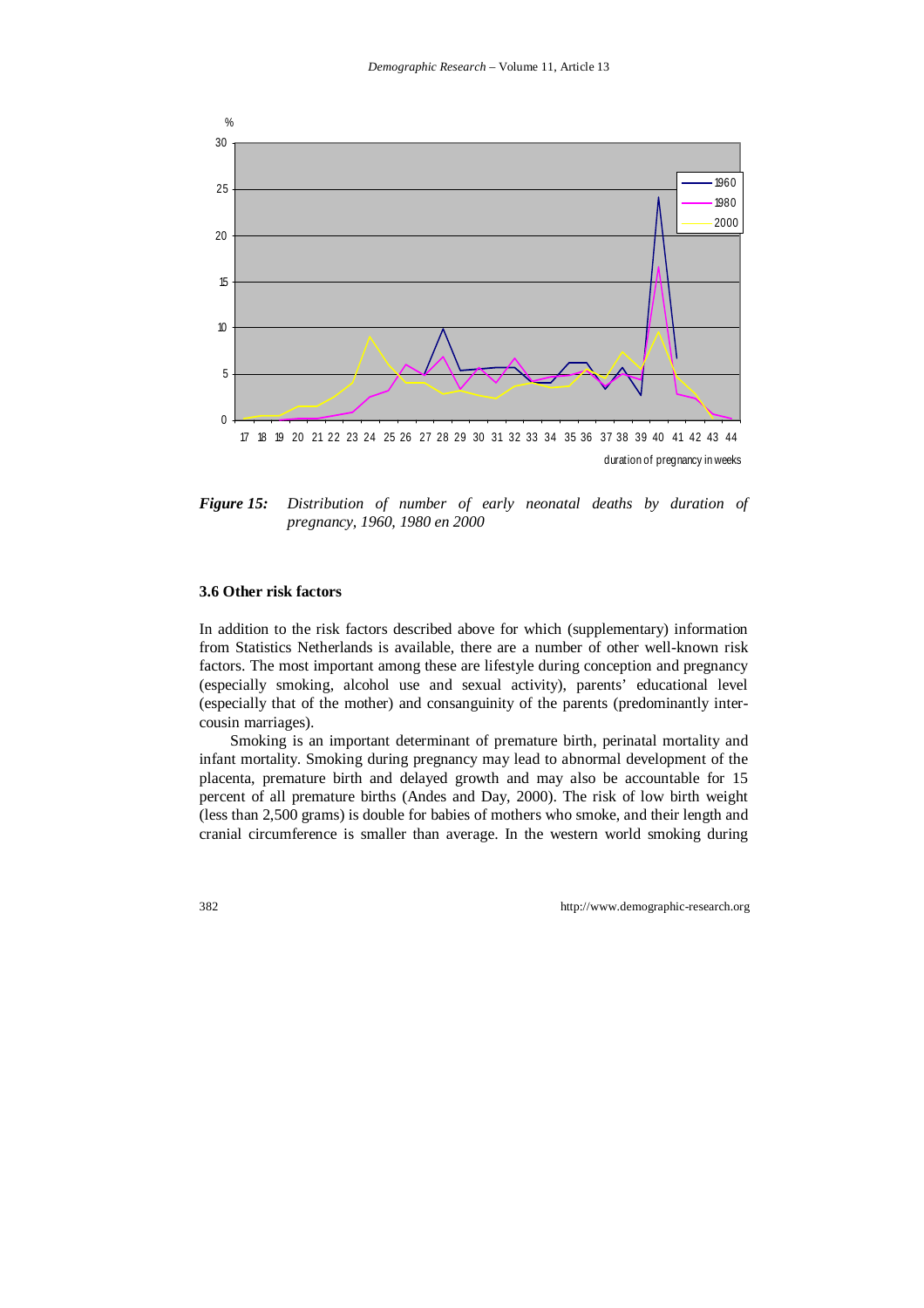pregnancy is one of the most important risk factors for low birth weight (Robinson et al., 2000), and even moderate smoking has a demonstrable negative effect. The relation between the number of cigarettes smoked and birth weight is a curve in which the largest reduction in birth weight occurs at a low degree of exposure (England et al., 2001); smoking less during pregnancy therefore does not have a proportionately positive effect on the baby's health. For this same reason it is not surprising that passive smoking may also have a negative effect on birth weight (Windham et al., 2000). Passive smoking during the first year after birth is also an important risk factor for respiratory disease and SIDS: the mortality risk of babies with smoking mothers is twice as high as that for babies of non-smokers (Dying and Sanner, 1999).

The percentage of women who continue to smoke during pregnancy has decreased in recent years, but is still considerable. This percentage is probably relatively high in the Netherlands compared with other countries in the European Union. In 1996 25 percent of pregnant women smoked before they were pregnant and 21 percent during their pregnancy (Crone, 2003). Babies are in recent years also less frequently exposed to cigarette smoke, although the figures are still comparatively high (Hothouse et al., 2002). According to a study by TNO, 46 percent of families in the Netherlands smoked in the living room in the presence of a small baby in 1996. Eight percent of young babies were exposed to cigarette smoke in cars, and 4 percent during feeding (Baker et al., 1997).

The effect of alcohol depends on the amount consumed and the mother's age. Older pregnant women who belong to the category of heavy drinkers have an increased risk of a baby with foetal alcohol syndrome (Jacobsen et al., 1998). Alcohol use during pregnancy is the most prevalent non-genetic cause of mental development disorders.

The frequency of premature birth and miscarriage is also connected to sexual aspects of lifestyle. Research has shown that Surinamese, Antilleans, Ghanaians and people from the Cape Verde Islands relatively often show risky sexual behaviour and, consequently, have a higher incidence of genital infections (Hooykaas et al., 1991). Remarkably unfavourable pregnancy outcomes have been reported for black (non-Hindu) Surinamese girls (Van Enk and Buitendijk, 1996; Van Enk et al., 2000). According to Van Enk et al. (2000), about one in twenty pregnancies of black teenage girls have a fatal outcome, and one in seven pregnancies result in premature birth. The researchers attribute this unfavourable outcome partly to the higher prevalence of sexually transmitted diseases in this group. Van der Hoek et al. (1999) found an incidence of Chlamydia of 23 percent among black teenagers in Amsterdam, a considerably higher prevalence than in the rest of the population. Gonorrhoea is remarkably common among Surinamese, Antilleans and Arubans (Vogels et al., 2002).

The educational level of the parents, especially that of the mother, plays an important part in perinatal mortality and infant mortality. A Belgian study has shown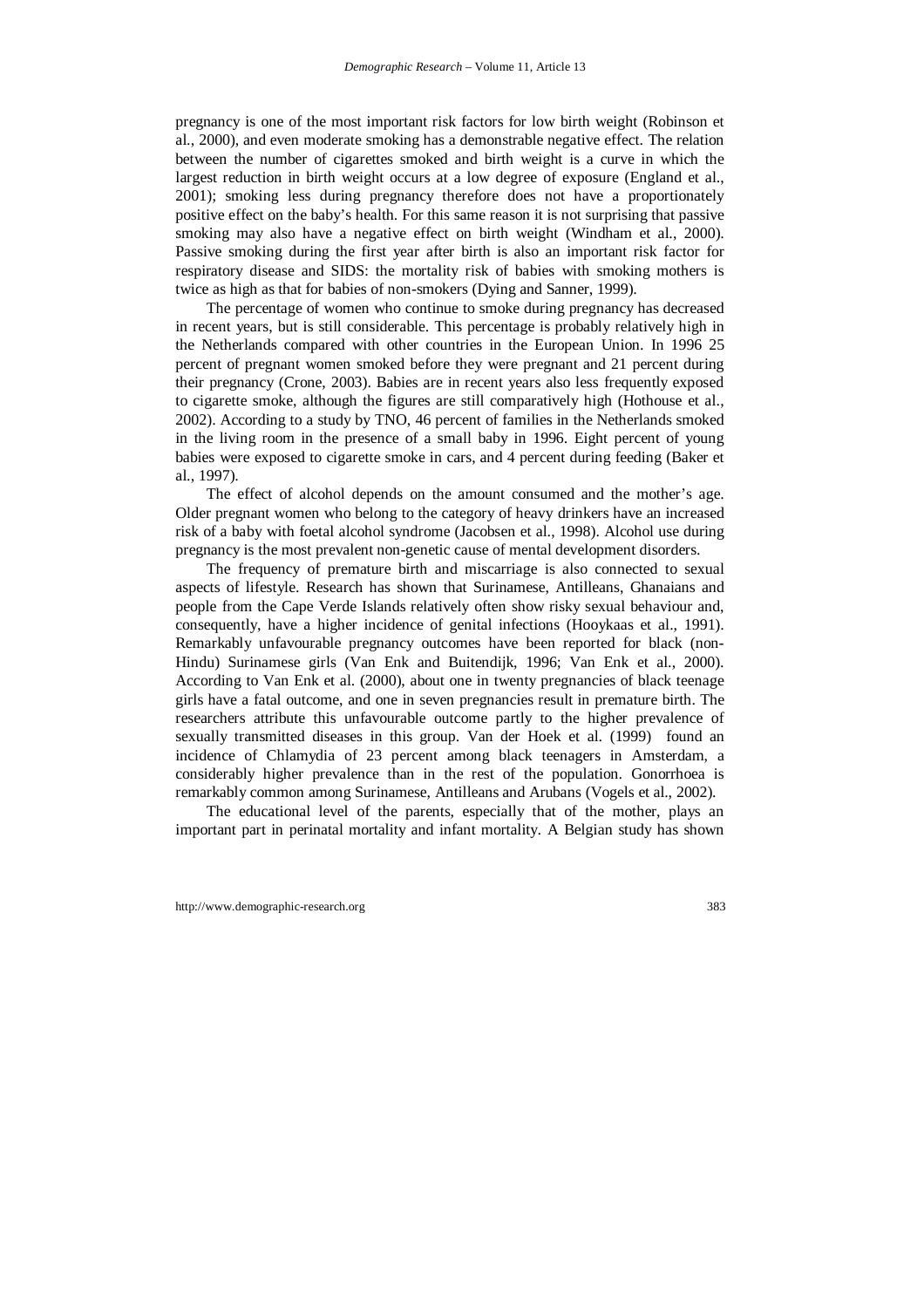that foetal mortality is four to five times as high among lower educated women as among higher educated women, in spite of the fact that the latter women are more often treated for fertility problems and that, consequently, more of them have twins. Early neo-natal mortality and infant mortality among lowly educated women is also higher, but to a lesser extent (Swimberghe at al., 2003). The risk of premature birth, low birth weight or birth defects is nearly double. Women with a low educational level show a more unfavourable behaviour with respect to the above-mentioned risk factors (smoking and drinking) and they are less likely to seek antenatal care, and if they do they start later. The risk of perinatal mortality for babies of parents with a university education is significantly lower and this relation is stronger for the mother than for the father (www.wvc.vlaanderen.be). For income, too, this relation has been shown (Cramer, 1995), with the already mentioned remark that income may only play a part up to a threshold value (Finch, 2003). Differences in mortality by parental ethnic origin cannot only be explained from differences in income and education (Hummer, 1993).

Children born to couples who are blood-related have a higher risk of congenital (autosomal recessive) disorders, and thus a higher mortality risk. Such consanguine relationships are more common in some foreign groups. Schulpen et al. (2001) estimate that about one quarter of marriages in the Turkish and Moroccan communities are between cousins. Among Turkish infants the largest number of deaths is attributed to 'congenital malformations, deformations and chromosomal abnormalities' (40 percent of the total in 1996-2001; Garssen et al., 2003), a percentage that is slightly above the average for the same period (34 percent). Although foreign research has shown that ethnic groups in which intermarriage is common have significantly higher perinatal mortality rates (Chitty and Winter, 1989), the degree to which this phenomenon increases perinatal mortality cannot be quantified on the basis of figures available here. Compared with other health risks, the extra risk as a consequence of marriages between cousins is probably small (Bennett et al., 2002). For cousins the risk of a seriously ill child is 4.5 to 7 percent, compared with 3 to 4 percent for the total population.

Infectious diseases that can be prevented through vaccination, lastly, played an important role in the decrease in infant mortality in previous years. The vaccination rate is now generally high and has also improved greatly among the non-western foreign population in the Netherlands. The small proportion of infectious diseases in infant mortality among non-western groups (Garssen et al., 2003) also goes to show that nonparticipation in vaccination programmes only has a very small role in perinatal mortality.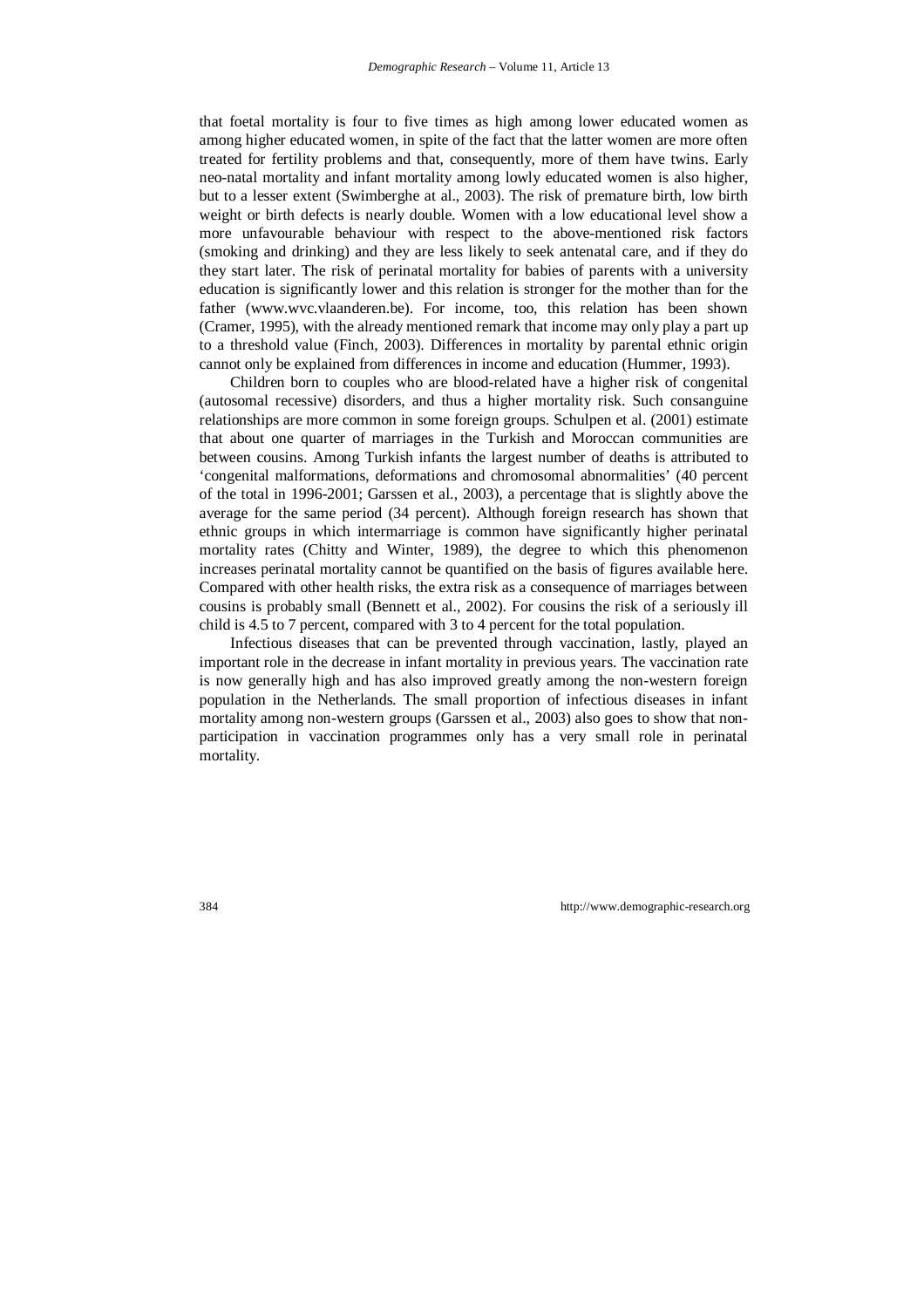### **4. Conclusions and discussion**

In recent decades, perinatal mortality in the Netherlands has fallen sharply. This decline has levelled out since the 1980s, however, which has resulted in the Netherlands slipping down a number of places in the international ranking of countries with favourable mortality rates.

The fact that Dutch perinatal mortality rates are high within Western Europe can be rendered more plausible (and less 'reprehensible') by the observation that the Netherlands is one of the leaders in Europe on all important risk factors (such as mother's age and multiple births; Klazinga, 2004). Other important factors exerting an upward effect on perinatal mortality are a high percentage of non-western foreign women, less frequent use of antenatal screening, non-treatment of severely handicapped or seriously ill babies and smoking by pregnant women.

Both foetal mortality and infant mortality show a U-shaped relationship with mother's age. For foetal mortality the risk seems to be significantly higher for the oldest mothers, whereas children of the youngest mothers run the greatest risk of infant mortality. Remarkably, too, babies of 20-24 year-old mothers have an above average risk of infant mortality. This U-shaped relationship persisted in recent decades, although the levels of foetal and infant mortality fell across the board. The fact that more and more women have their first child when they are in the second half of their thirties, or even later, results in a relatively higher risk of foetal mortality in particular. Dutch (first-time) mothers are, together with mothers in Greece and Spain, among the oldest in the world (Coleman and Garssen, 2002). This delay of childbearing has negatively affected the Dutch perinatal mortality rates.

To a lesser extent, a higher age of fathers at the birth of a first child also contributes to an increased foetal and infant mortality rate. Presently, one in eleven first-borns have a father aged 40 years or older, up from one in seventeen in the mid-1990s.

The relation between a short birth interval and higher perinatal mortality found in some studies is probably fairly weak. For most births in the Netherlands the birth intervals have not decreased for a long time. Since the 1970s the interval between second and third children has halved, but since the mid-1990s it has hardly changed at all.

Non-western foreigners have an above-average risk of perinatal mortality. The risk for all non-western foreigners together is nearly 30 percent higher than for the native Dutch population. Differences in perinatal mortality between the ethnic groups are apparently largely caused by differences in the mortality risk in the first seven days after birth. First week mortality is higher among Surinamese and Antillean babies. For infant mortality the differences are largest for the period after the first four weeks after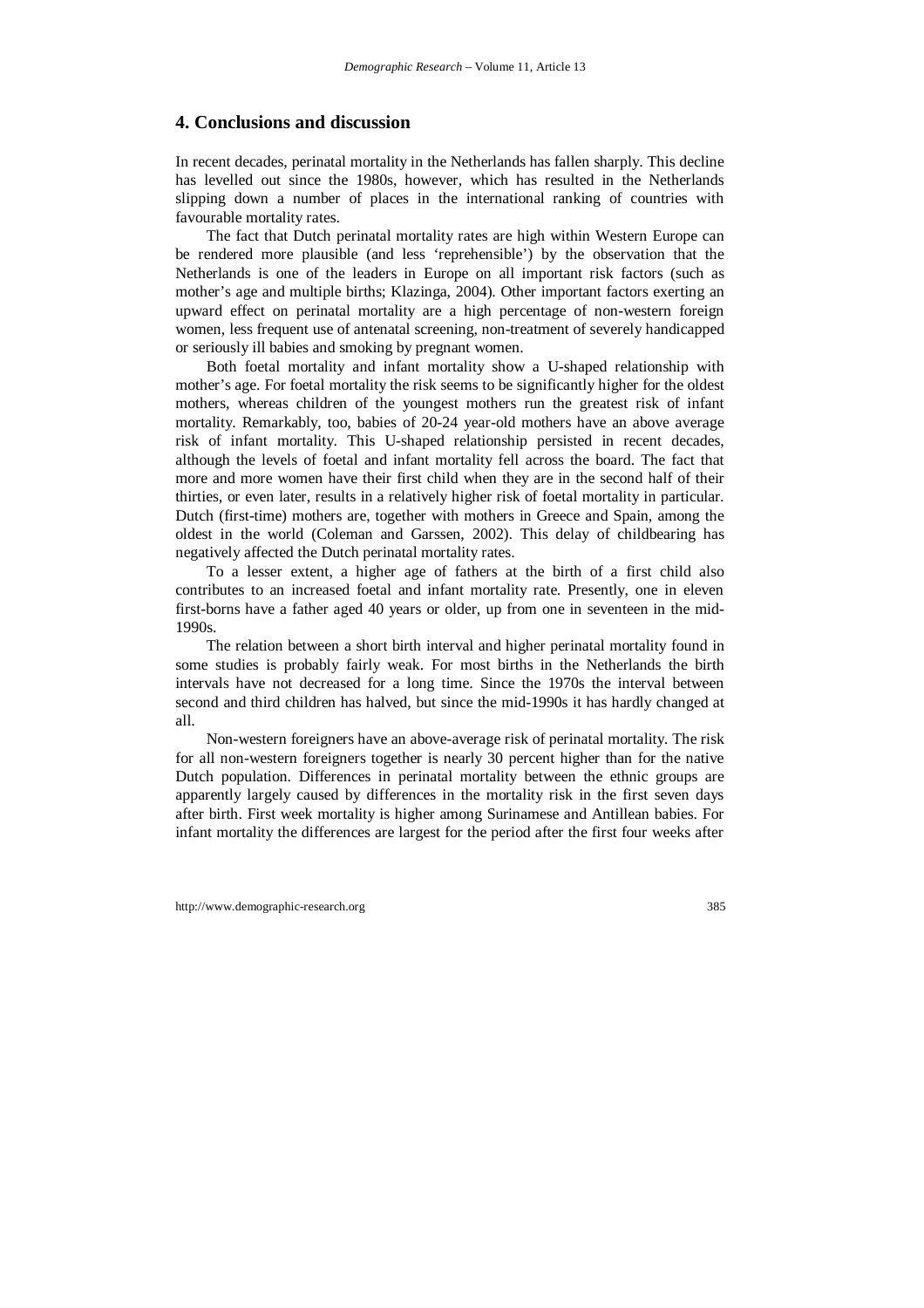birth. In this period Turkish and Moroccan babies are worst off, with more than twice the risk of mortality of native Dutch babies.

The fact that the Netherlands houses relatively many foreigners who belong to the groups with an above average risk of perinatal mortality, plays a part in the changes in the international rankings mentioned above. The exact extent of this role, in its international perspective, is difficult to quantify however, as international data on numbers of foreigners (according to the definition used here) are not available. On the basis of data for the first generation, which also are not available for all countries involved, it does seem that the Netherlands, together with France and Sweden, is one of the countries with the highest percentage of foreigners. In the Netherlands, all countries of origin with a higher mortality risk together probably account for an above average share of the population. In Sweden, for example, there are many more foreigners with a western background, while people born in Turkey – one of the largest groups of foreigners in Sweden, only account for 3.5 per thousand of the population (compared with 11.4 per thousand in the Netherlands; figures for 2001).

First week mortality in particular, which as mentioned above is higher for Surinamese and Antilleans, seems to be stagnating more in the Netherlands than in many other countries in the European Union. Postneonatal mortality (28-365 days), on the other hand, shows one of the most favourable rates in Europe (Achterberg et al., 2003).

The risk of perinatal mortality is considerably higher than average for multiple births. The strong increase in the age at which Dutch mothers have their babies has had an upward effect on the number of multiple births, and thus on perinatal mortality. The increase in the number of multiple births has been larger in the Netherlands than in most other European countries (except Greece and Denmark), and the differences in the average age at which women have their babies does not show a clear correlation with this. Although age has played an important part in the increase in the number of multiple births since the beginning of the 1980s – according to calculations presented here nearly half are caused by age – the frequency of fertility treatment explains the largest part of the increase. International differences in the occurrence of multiple births are probably connected with the methods and frequency of fertility treatment. The upward effect of this on perinatal mortality is only small though.

According to Achterberg and Kramers (2001), the relatively unfavourable developments with respect to perinatal mortality in the last quarter of the past century are mainly attributable to the increasing percentage of births to foreign mothers and, to a lesser extent, to the increase in the percentage of older mothers and multiple births. These risk factors, which are described in this article on the basis of new figures from Statistics Netherlands, have a stronger effect on perinatal mortality than on infant mortality. In addition to these factors, however, there are a number of other known risk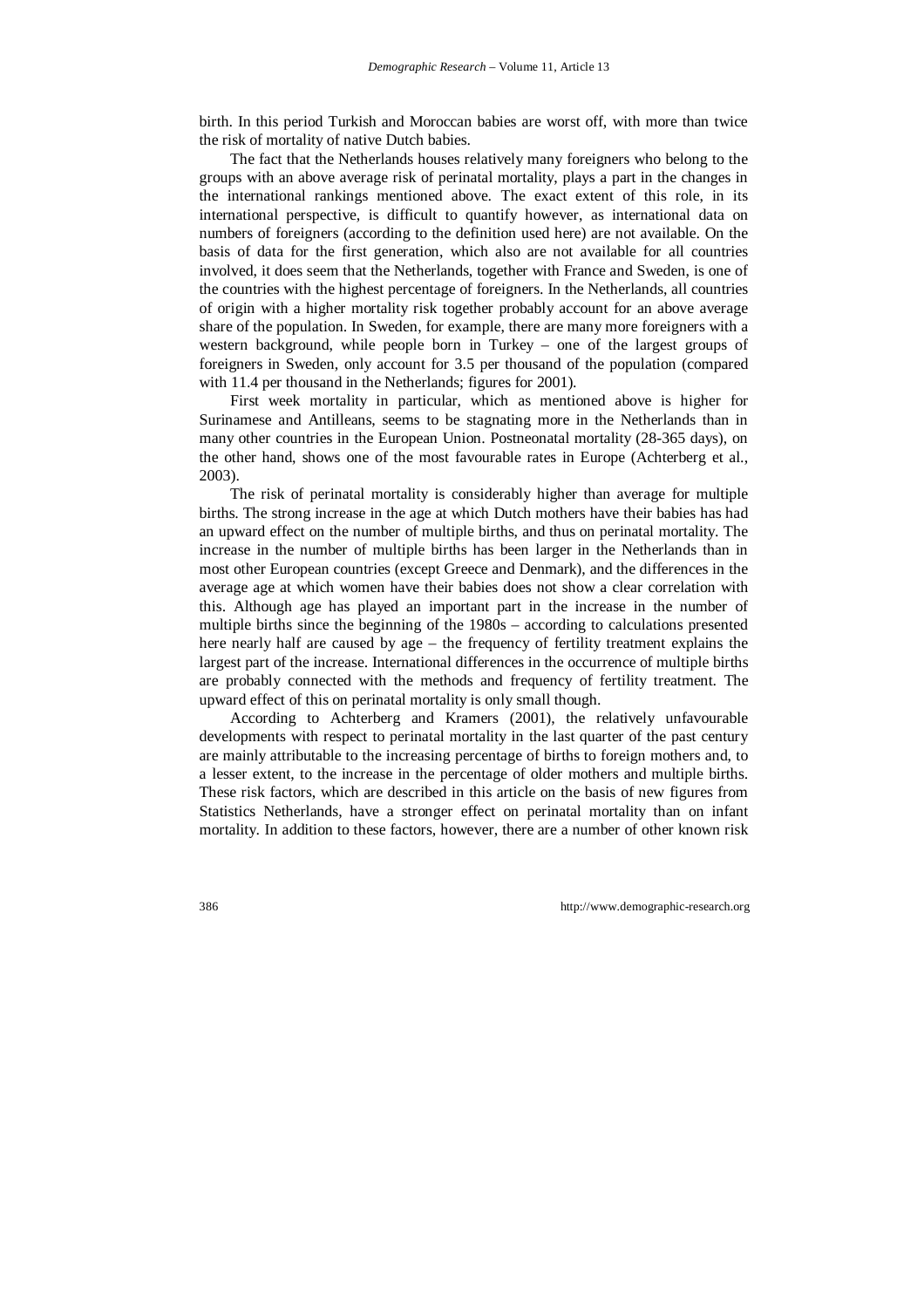factors which contribute to perinatal mortality. International differences in the significance of these factors have partly had an effect on the position of the Netherlands in the international rankings. Smoking during pregnancy and in the presence of the baby, alcohol consumption during and after conception, risky sexual behaviour and consanguine relationship are a few important, preventable factors. For most of these factors no (internationally comparable) data are available, although it is known that Dutch women (along with Danish women) smoke relatively often during pregnancy.

The fact that antenatal diagnostics are used less widely in the Netherlands, and that in the case of extreme premature births advanced medical technology is not used as a matter of course, has also had an effect on perinatal mortality. Developments in this area cannot simply be judged to be favourable or unfavourable, as they are connected with ethical issues on which opinions differ widely. Using medical technology to its utmost in cases of congenital abnormalities and extreme premature birth, in order to reduce perinatal and infant death, would also result in higher morbidity and mortality after the first year of life.

Today, figures on perinatal and maternal mortality are among the most used indicators for a population's state of health. Of these indicators, infant mortality is considered to be the most objective measure of heath (Schulpen, 1996). The disadvantage of these measures, however, is that as the mortality concerned becomes more and more rare, it loses its significance as an indicator for the general state of health, and in particular as an indicator for the quality of perinatal health care. Both international differences in observations and small errors in measurement, and care practices with respect to extreme premature birth or babies with severe congenital handicaps, have a relatively large effect on the calculated figures. Indeed, as summary measures the figures on perinatal mortality and infant mortality are inadequate, and care and policy aspects that influence the international differences should also be taken into account for a good understanding of developments and trends in this area.

### **5. Acknowledgements**

The authors would like to thank two anonymous referees for their helpful suggestions.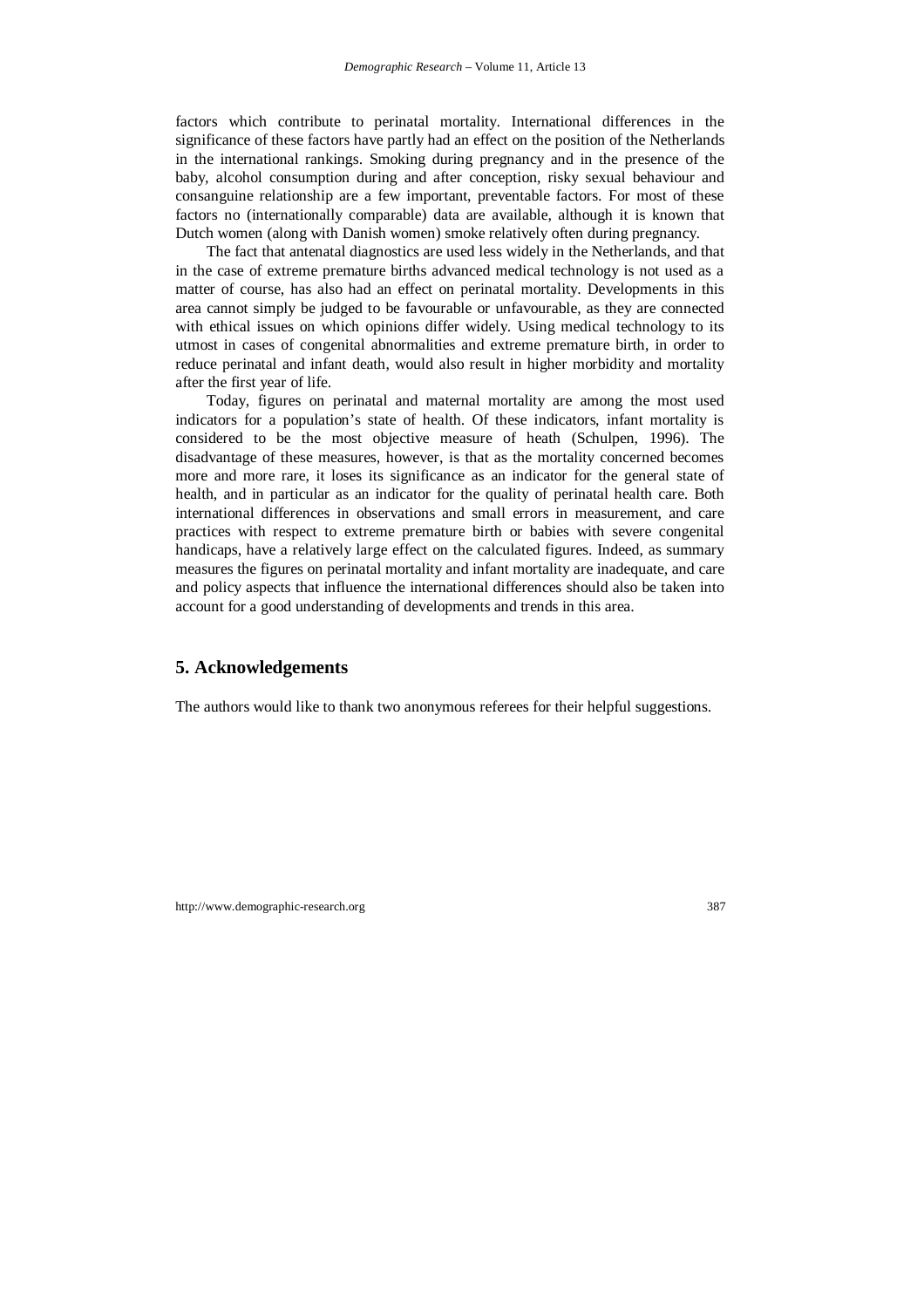### **References**

- Achterberg. P.W. and P.G.N. Kramers, 2001, Een gezonde start? Sterfte rondom de geboorte in Nederland: trends en oorzaken vanuit internationaal perspectief. RIVM-report 271558003. RIVM, Bilthoven.
- Achterberg, P.W., M.J.J.C. Poos and E.A. Van der Wilk, 2003, Zijn er internationale verschillen? In: Volksgezondheid Toekomst Verkenning, Nationaal Kompas Volksgezondheid version 2.5, 11 December 2003. RIVM, Bilthoven (www.nationaalkompas.nl).
- Andres, R.L. and M.C. Day, 2000, Perinatal complications associated with maternal tobacco use. Seminars in Neonatology 5(3), pp. 231-241.
- Anthony, S. et al., 2001, The reliability of perinatal and neonatal mortality rates: differential under-reporting in linked professional registers vs. Dutch civil registers. Paediatric and Perinatal Epidemiology 15, pp. 306-314.
- Anthony, S. et al., 2002, Congenital malformations in 4224 children conceived after IVF. Human Reproduction 17(8), pp. 2089-2095.
- Bakker, M.J., M.R. Crone and R.A. Hirasing, 1997, Preventie van passief roken door het ongeboren en geboren kind. Medisch Contact 25, pp. 799.
- Braat, D.D.M., Y. Schönbeck and J.A.M. Kremer, 2003, Meerlingzwangerschappen; epidemiologie en beleid. Nederlands Tijdschrift voor Geneeskunde 147(40), pp. 1952-1955.
- Braat, D.D.M., Y. Schönbeck and J.A.M. Kremer, 2004, Reply to the comment of Lambalk et al. (2004) on 'Meerlingzwangerschappen; epidemiologie en beleid'. Nederlands Tijdschrift voor Geneeskunde 148(9), pp. 449-450.
- Bréart, G., H. Barros, Y. Wagener and S. Prati, 2003, Characteristics of the childbearing population in Europe. European Journal of Obstetrics & Gynaecology and Reproductive Biology 111, pp. S45-S52.
- Buitendijk, S., J. Zeitlin, M. Cuttini, J. Langhoff-Roos and J. Bottu, 2003, Indicators of fetal and infant health outcomes. European Journal of Obstetrics & Gynaecology and Reproductive Biology 111, pp. S66-S77.
- Chitty, L.S. and R.M. Winter, 1989, Perinatal mortality in different ethnic groups. Archive of Disease in Childhood (64), pp. 1036-1041.
- Coleman, D. and J. Garssen, 2002, The Netherlands: paradigm or exception in Western Europe's demography? Demographic Research 7(12), pp. 433-468.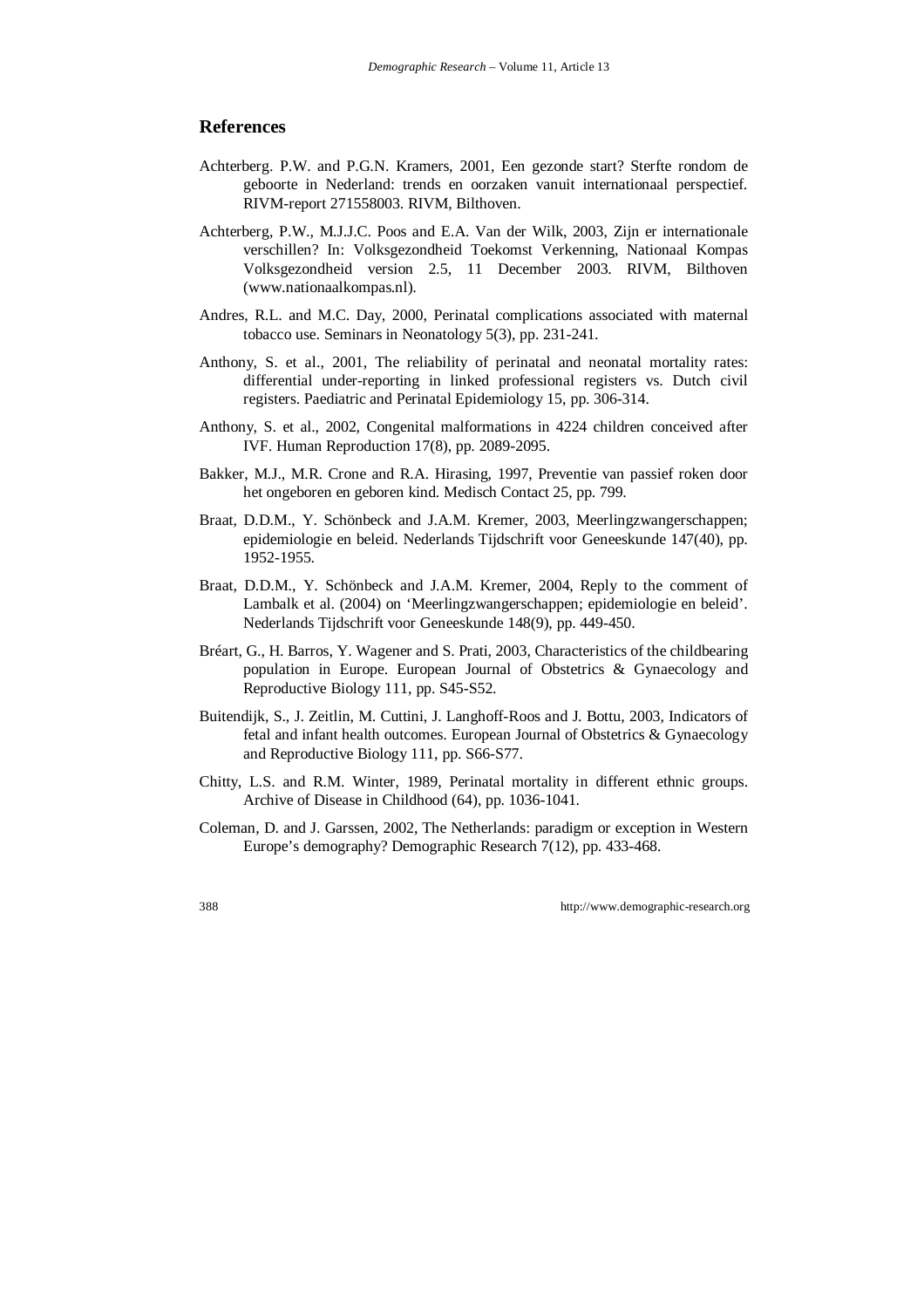- Cramer, J.C., 1995, Racial and ethnic differences in birth weight. The role of income and financial assistance. Demography 32, pp. 231-247.
- Crone, M.R., 2003, The prevention of involuntary smoking by children. Dissertation University of Amsterdam, Amsterdam.
- De Galan-Roosen, A.E, J.C. Kuijpers, Y.B. Oei, D. Van Velzen and J.P. Mackenbach, 1997, Discrepantie tussen resultaten van registratie van perinatale doodsoorzaken door CBS en door eigen onderzoek in de regio Delft-Westland-Oostland. Nederlands Tijdschrift voor Geneeskunde 141, pp. 237-240.
- De Leeuw, R. et al., 2000, Treatment choices for extremely preterm infants: an international perspective. Journal of Pediatrics 137(5), pp. 608-615.
- Doornbos, J.P.R., H.J. Nordeck and P.E. Treffers, 1987, The reliability of perinatal mortality statistics in the Netherlands. American Journal of Obstetrics and Gynaecology 156, pp. 1183-1187.
- Dybing, E. and T. Sanner, 1999, Passive smoking, sudden infant death syndrome and childhood infections. Human Exposure Toxicology 18(4), pp. 202-205.
- Finch, B.K., 2003, Early origins of the gradient: the relationship between socioeconomic status and infant mortality in the United States. Demography 40(4), pp. 675-699.
- Gargiullo, S.C. Zahniser and W.H. Hannon, 2001, Measures of maternal tobacco exposure and infant birth weight at term. American Journal of Epidemiology 153, pp. 954-960.
- Garssen, J., 2004, Tienermoeders: recente trends en mogelijke verklaringen. Bevolkingstrends 52(1), pp. 13-22. Statistics Netherlands, Voorburg/Heerlen.
- Garssen, J., V. Bos, A. Kunst and A. Van der Meulen, 2003, Sterftekansen en doodsoorzaken van niet-westerse allochtonen. Bevolkingstrends 51(3), pp. 12- 27. Statistics Netherlands, Voorburg/Heerlen.
- Geronimus, A.T., 1992, The weathering hypothesis and the health of African-American women and infants: evidence and speculations. Ethnicity and Disease 2, pp. 207- 221.
- Golding, J., 1991, Delayed childbearing: Trends and consequences. In: Kiely, M. (ed.), 1991, Reproductive and perinatal epidemiology, pp. 27-42. CRC Press, Boca Raton.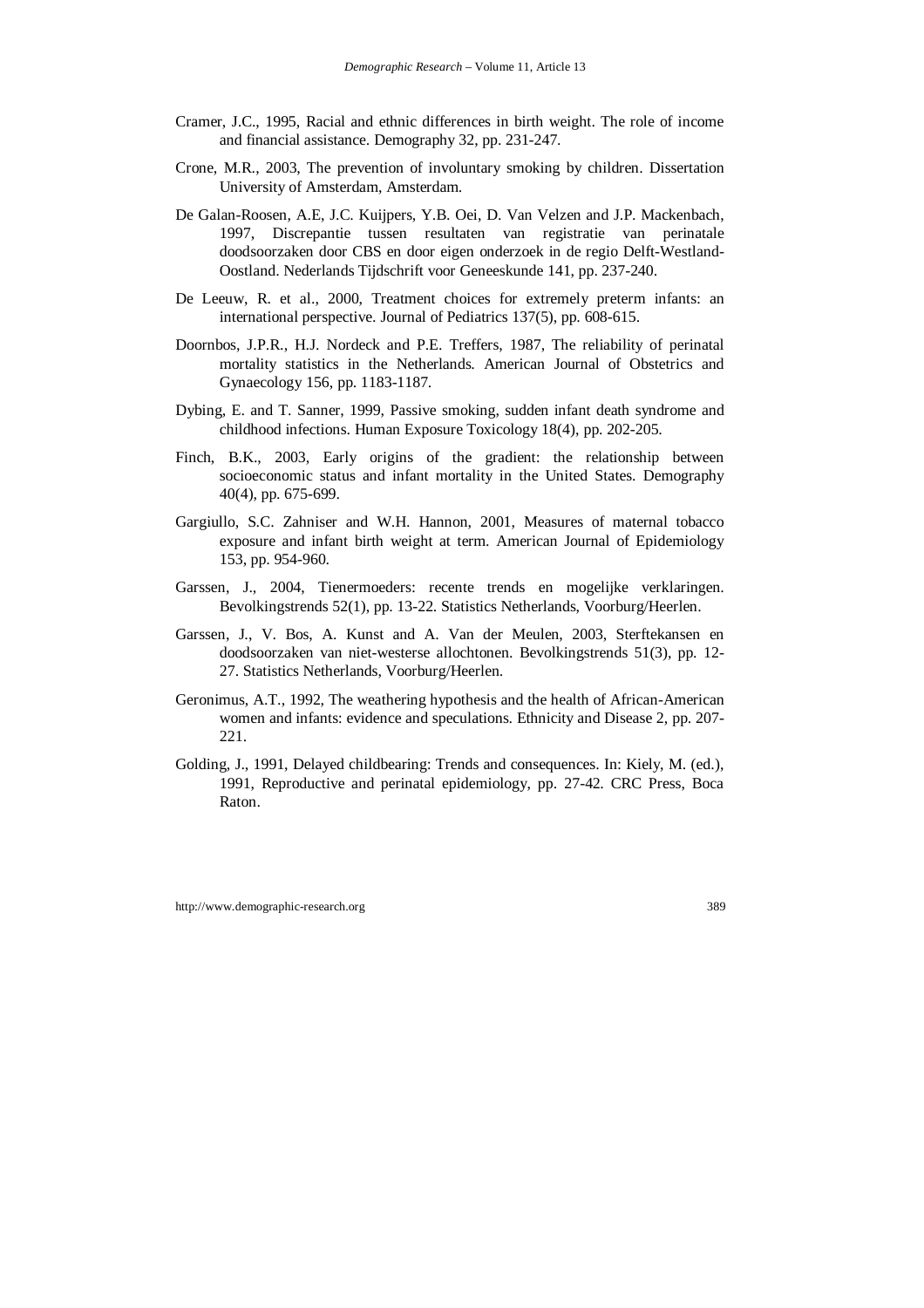- Gourbin, C. and G. Wunsch, 1999, Age differentials in infant mortality. Genus LV (1- 2), pp. 61-72.
- Hepp, H., 1989, Hohergradige Mehrlinge ein klinisches und ethisches Problem der Reproduktionsmedizin. Geburtshilfe Frauenheilkunde 49, pp. 225-233.
- Hertoghe L., P. De Wals, M. Piron, F. Bertrand and M.F. Lechat, 1987, Comparability of published mortality rates in Western Europe: the quantitative impact of differences in gestational age and birthweight criteria. European Journal of Pediatrics 146, pp. 473-476.
- Hofhuis, W., P.J.F.M. Merkus and J.C. de Jongste, 2002, Nadelige effecten van passief roken op het (ongeboren) kind. Nederlands Tijdschrift voor Geneeskunde 146(8), pp. 356-359.
- Hoogendoorn, D., 1986, Indrukwekkende en tegelijk teleurstellende daling van de perinatale sterfte in verschillende landen. Nederlands Tijdschrift voor Geneeskunde 130, pp. 1436-1440.
- Hooykaas, C., F.W. Van der Velde, M.M. Van der Linden and G.J. Van Doornum, 1991, The importance of ethnicity as a risk factor for STD's and sexual behaviour among heterosexuals. Genitourinary Medicine 67, pp. 378-383.
- Huisjes, A.J.M., H.W. Bruinse, R.P.M. Steegers-Theunissen, J.M. Merkus and G.H. Visser, 1998, Meerlingen: een blijvend probleem bij kunstmatige voortplantingstechnieken. Nederlands Tijdschrift voor Geneeskunde 142, pp. 2290-2293.
- Hummer, R.A., 1993, Racial differentials in infant mortality in the U.S.: an examination of social and health determinants. Social Forces 72, pp. 529-554.
- Jacobsen, J.L., S.W. Jacobsen, R.J. Sokol and J.W. Ager, 1998, Relation of maternal age and patterns of pregnancy drinking to functionally significant cognitive deficit in infancy. Alcoholism: Clinical and Experimental Research 22, pp. 345- 351.
- Kardaun, J., 2003, Overlijden tijdens zwangerschap en in de eerste levensmaand. Internal paper Statistics Netherlands, 8/15 December 2003.
- Keirse, M.J.N.C., 1987, Registratie en betrouwbaarheid van perinatale sterfte in Nederland. Nederlands Tijdschrift voor Geneeskunde 131(21), pp. 891-895.
- Klazinga, N., 2004, Perinataal presteren (editorial). TSG Tijdschrift voor Gezondheidswetenschappen 82(2), pp. 69-70.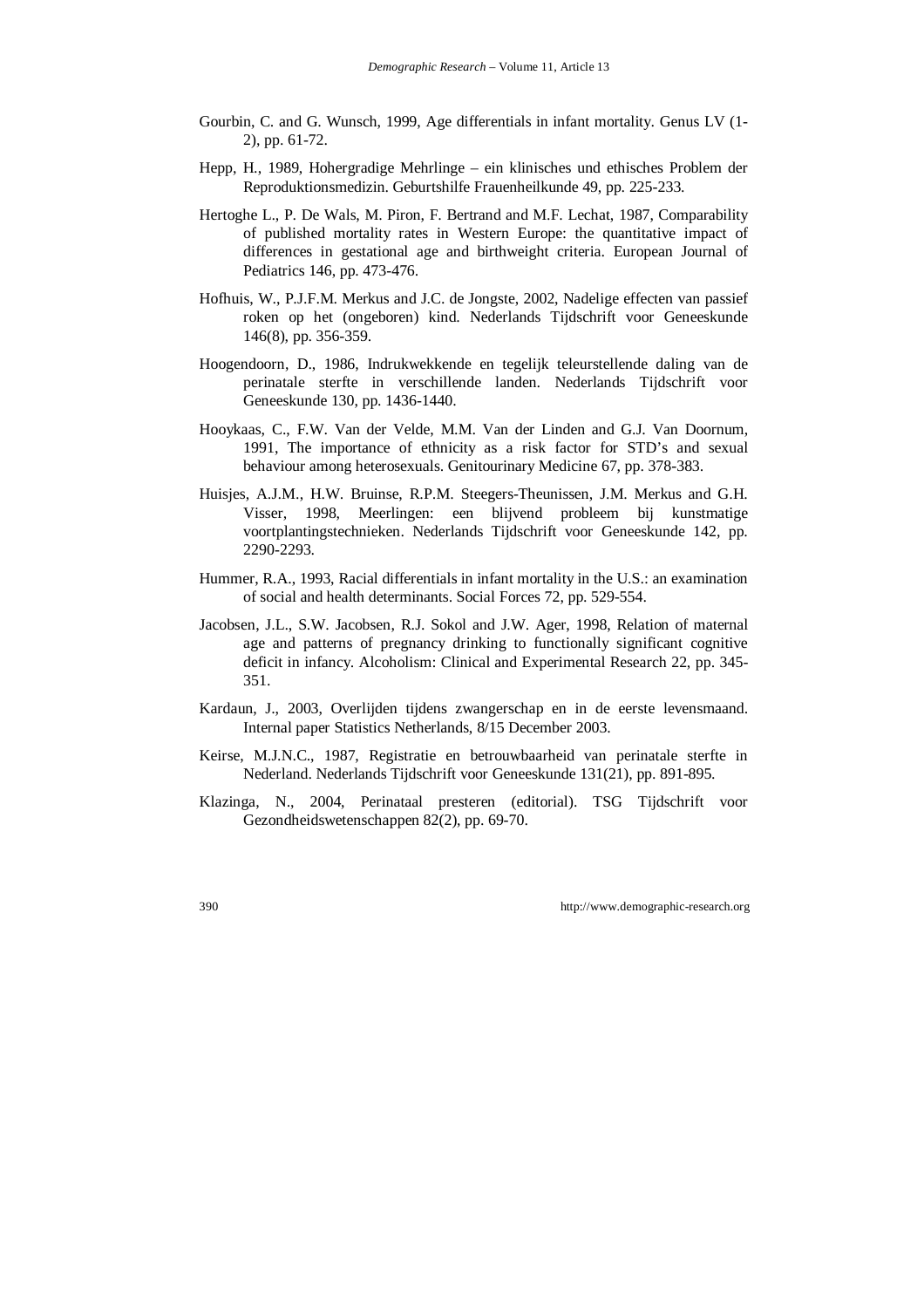Köhler, W, Vroeg dood. Katern Wetenschap en Onderwijs NRC, 20 December 2003.

- Kunst, A.E., V. Bos and J.P. Mackenbach, 2003, De verwevenheid van gezondheidsverschillen naar sociaal-economische status met gezondheidsverschillen naar sekse en etniciteit. Een beschrijvend overzicht. Department of Public Health, Erasmus MC, University Medical Center Rotterdam, Rotterdam.
- Lambalk, C.B., R. Schats, O.P. Bleker, P.M. Elferink and J.F. Orlebeke, 2004, Commentary on Braat, D.D.M. et al., 2004, 'Meerlingzwangerschappen; epidemiologie en beleid'. Nederlands Tijdschrift voor Geneeskunde 148(9), pp. 448-449.
- Lian, Z.H., M.M. Zack and J.D. Erickson, 1986, Paternal age and the occurrence of birth defects. American Journal of Human Genetics 39, pp. 648-660.
- Lieberman, B., 1998, An embryo too many? Human Reproduction 13, pp. 2664-2666.
- MacDorman, M.F. and J.O. Atkinson, 1999, Infant mortality statistics from the 1997 period linked births/infant death data set. National Vital Statistics Reports 47(23), pp. 1-24.
- Mackenbach, J.P., 1992, De Nederlandse zuigelingensterfte in de jaren tachtig. Nederlands Tijdschrift voor Geneeskunde 136(24), pp. 1140-1143.
- Richardus, J.H., W.C. Graafmans, S.P. Verloove-Vanhorick and J.P. Mackenbach, 1998, The perinatal mortality rate as an indicator of quality of care in international comparisons. Medical Care 36(1), pp. 54-66.
- Richardus, J.H., W.C. Graafmans, S.P. Verloove-Vanhorick and J.P. Mackenbach, 2003, Differences in perinatal mortality and suboptimal care between ten European regions: results of an international audit. British Journal of Obstetrics and Gynaecology 110(2), pp. 97-105.
- Rychtaříková, J., C. Gourbin and G. Wunsch, 2004, Paternal age and child death: the stillbirth case. European Journal of Population 20, pp. 23-33.
- Robinson, J.S., V.M. Moore, J.A. Owens and I.C. McMillen, 2000, Origins of fetal growth restriction. European Journal of Obstetrics & Gynecology and Reproductive Biology 92, pp. 13-19.
- Schulpen, T.W.J. (ed.), 1996, Mortaliteitsverschillen tussen allochtone en autochtone kinderen in Nederland. Centre for Migration and Child Health, Utrecht.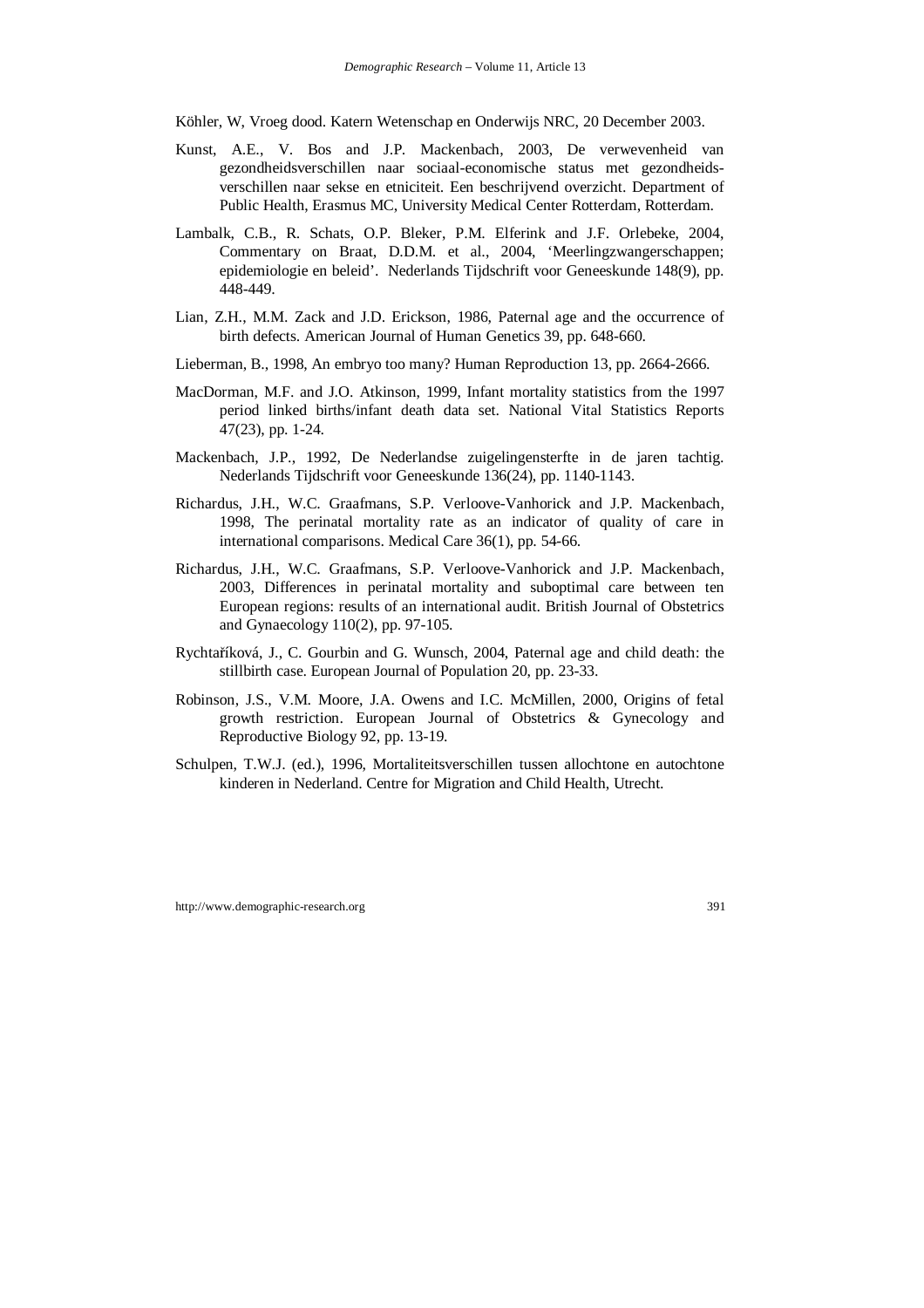- Schulpen, T.W.J., J.E. Van Steenbergen and H.F. Van Driel, 2001, Influences of ethnicity on perinatal and child mortality in the Netherlands. Archive of Disease in Childhood 84, pp. 222-226.
- Scott, M.J., J.W.K. Ritchie, B.G. McClure, M.M. Reid and H.L. Halliday, 1981, Perinatal death recording: time for a change? British Medical Journal 282, pp. 707-710.
- Smith, G.C.S., J.P. Pell and R. Dobbie, 2003, Interpregnancy interval and risk of preterm birth and neonatal death: retrospective cohort study. British Medical Journal 327, pp. 313.
- Smits, L.J.M. and G.G.M. Essed, 2001, Short interpregnancy intervals and unfavourable pregnancy outcome: the role of folate depletion. The Lancet 358 (9298), pp. 2074-2077.
- Statistics Netherlands, 2004, Statline, www.cbs.nl.
- Stephansson, O., P.W. Dickman and S. Cnattingius, 2003, The influence of interpregnancy interval on the subsequent risk of stillbirth and early neonatal death. Obstetrics & Gynecology 102, pp. 101-108.
- Swimberghe, S.L., H. Cammu, H. Verstraelen, G. Martens and D. Bekaert, 2003, De opleiding van de moeder staat in verband met de afloop van haar zwangerschap. Tijdschrift voor Geneeskunde 59(16-17), pp. 978-982.
- Tas, R.F.J., 1990, Meerlingen in Nederland, 1900-1988. Maandstatistiek van de Bevolking 38(4), pp. 12-23. Statistics Netherlands, Voorburg/Heerlen.
- Tas, R.F.J., 2001, Sterfte in de jaren negentig. Maandstatistiek van de Bevolking 49(2), pp. 6-9. Statistics Netherlands, Voorburg/Heerlen.
- Van der Pal-De Bruin, K.M. et al., 2002, The influence of prenatal screening and termination of pregnancy on perinatal mortality rates. Perinatal Diagnosis 22(11), pp. 966-972.
- Van der Wal, G., J.M. Bosma and S.L. Hosman-Benjaminse, 1996, Late zwangerschapsafbrekingen in Noord-Holland. Incidentie en aandoeningen. Nederlands Tijdschrift voor Geneeskunde 140, pp. 605.
- Van Driel, H.F and J.E. Van Steenbergen, 1996, Perinatale en zuigelingensterfte in de gemeente Utrecht, 1983-1992. In: Schulpen, T.W.J. (ed.), 1996, op. cit.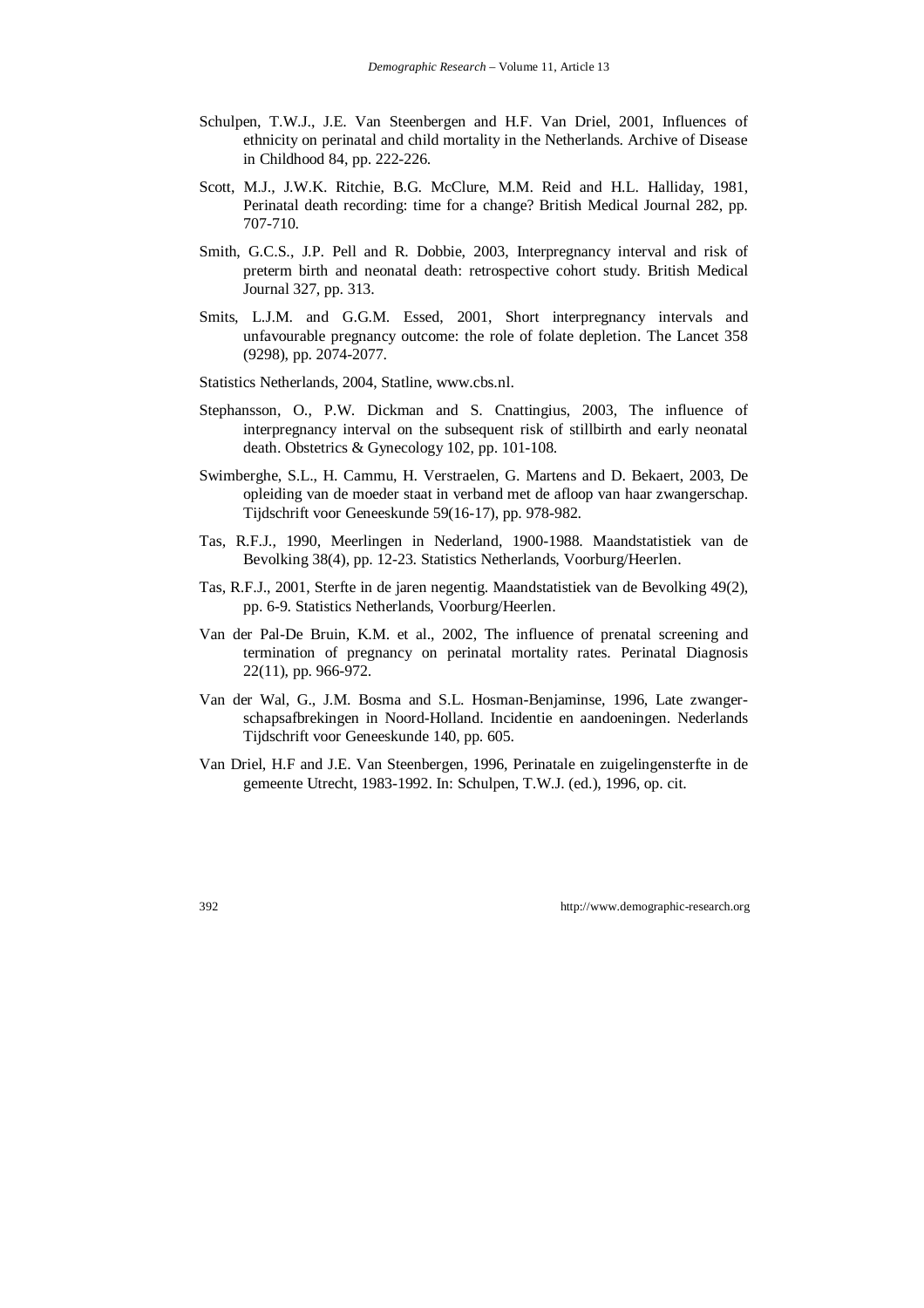- Van Duin, C., 2002, Hogere zuigelingensterfte in minder welvarende gebieden en onder niet-westerse allochtonen in Nederland. Maandstatistiek van de Bevolking 50(8), pp. 4-6. Statistics Netherlands, Voorburg/Heerlen.
- Van Enk, A. and S. Buitendijk, 1996, Perinatale sterfte bij allochtonen (LVR-analyse), 1990-1993. In: Schulpen, T.W.J. (ed.), 1996, op. cit.
- Van Enk, W.J.J., W.H.M. Gorissen and A. Van Enk, 2000, Teenage pregnancy and ethnicity in the Netherlands: frequency and obstetric outcome. European Journal of Contraception and Reproductive Health Care 5, pp. 77-84.
- Van Hoorn, W.D. and J. de Beer, 1998, Analysis and projection of regional mortality for the countries of the European Economic Area. Maandstatistiek van de Bevolking 46(6), pp. 8-18. Statistics Netherlands, Voorburg/Heerlen.
- Van Velzen-Mol, H,W.M., R.J.F. Burgmeijer, M. Hofkamp and A.L. Den Ouden, 1997, Consensus preventie van wiegendood. Nederlands Tijdschrift voor Geneeskunde 141(37), pp. 1779-1783.
- Vogels, T. et al., 2002, Jongeren, seksualiteit, preventie en hulpverlening. Een verkenning van de situatie in 2002. TNO-report 2002.281. TNO, Leiden.
- WBC (Wetenschappelijke Begeleidings Commissie van de landelijke neonatale registratie), 1998, Increase in the number of premature births in The Netherlands: comparison of 1983 and 1993. Nederlands Tijdschrift voor Geneeskunde (142)3, pp. 127-131.
- Weinberg, W., 1934, Differenzmethode und Geburtenfolge bei Zwillingen. Genetica 16, pp. 282-288.
- Windham, G.C., B. Hopkins, L. Fenster and S.H. Swan, 2000, Prenatal active or passive tobacco smoke exposure and the risk of preterm delivery or low birth weight. Epidemiology 11, pp. 427-433.
- Wunsch, G. and C. Gourbin, 2002, Parent's age at birth of their offspring and child survival. Social Biology 49(1-2), pp. 44-54.